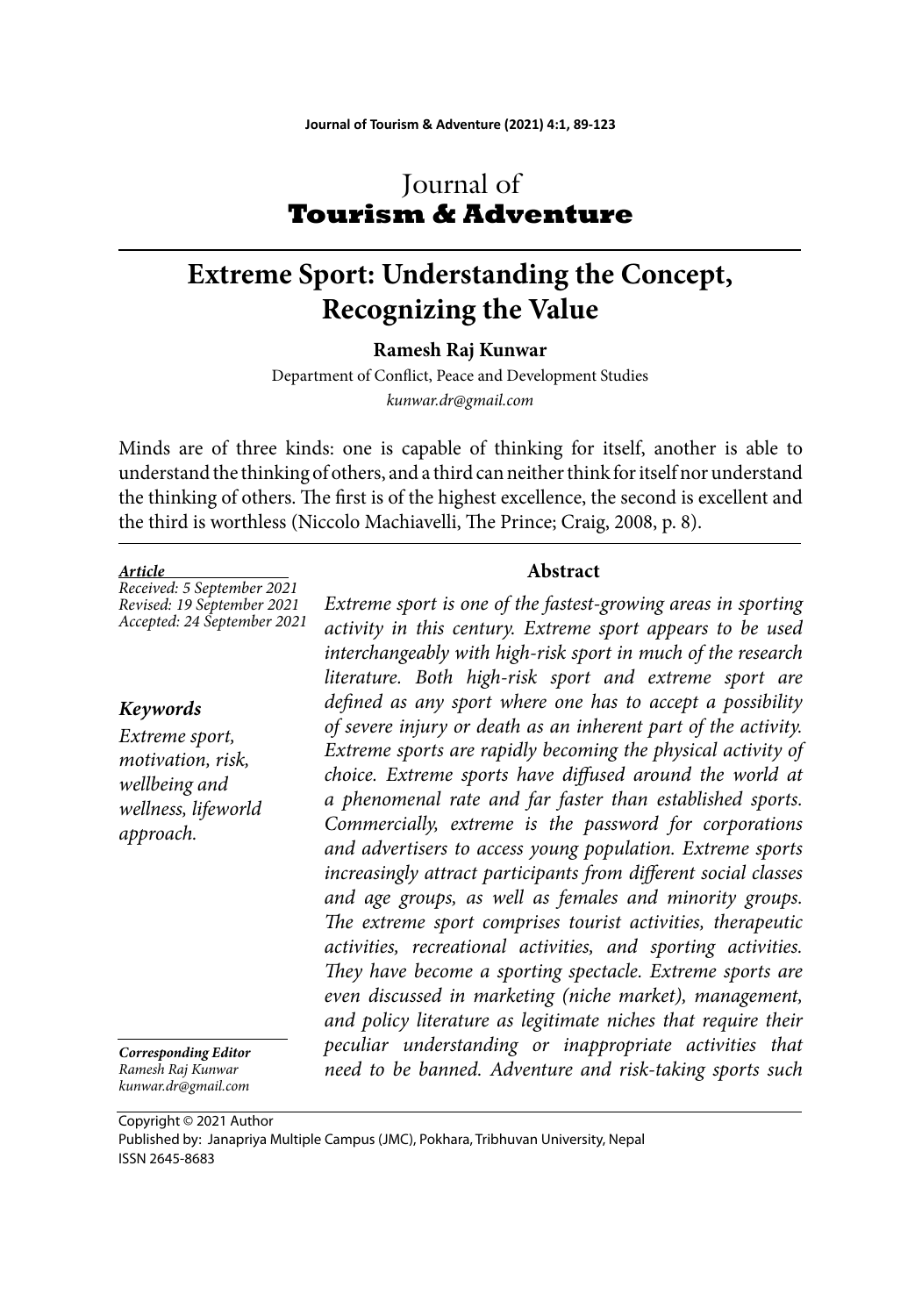as mountaineering, whitewater rafting, surfing, skiing, skydiving, downhill mountain *biking, rock climbing, and BASE (Building, Antenna (or Aerial), Span (i.e., bridge), Earth (cliffs or other rock formations)) have increased in popularity in recent years. This study is an overview of previous studies carried out by eminent scholars of psychology*  and different disciplines. The objective of this study is to understand extreme sport in *better way on one side and how extreme (or adventurous) sport has been theoretically conceptualized and re-conceptualized on the other. The researcher made an effort to disseminate the knowledge of extreme sports to the students, researchers, entrepreneurs, media personnel, and other concerned authorities, related organizations, and institutions. It is also believed that this study will help to promote adventure education, adventure tourism (niche tourism) and deep ecology. The participants strongly believe that the natural world acts as a facilitator to a deeper, more positive understanding of self and its place in the environment. Fear, emotion, stress, risk, uncertainty, motivation, wellness, wellbeing, personality traits and determination are the key elements of extreme sports.*

### **Introduction**

The term 'sport' is often viewed as synonymous with structured competition. McPherson et al. (1989) defined sport as "a structured, goal oriented, competitive, contest based ludic physical activity" (McPherson, Curties & Loy, 1989; in Kunwar, 2013). However, from an etymological perspective, the English word 'sport', derived from the old French word 'desport', originally refers to a 'pastime' (Online Etymology Dictionary [Internet]; in Brymer, Orth, Davids, Feletti, & Jaakkola, 2017). Also, for example, the Finnish equivalent 'urheilu' is derived from 'urhea', referring to the adjectives 'brave' or 'valiant' and can be defined as an activity to maintain physical fitness, recreation or as a competition according to specific rules. Specifically, sports are considered to be multifaceted, boundary-crossing activities that do not necessarily involve structured competitive activity, regulated performance environments, rules, or institutions (Brymer et al., 2017). A very fitting definition comes from Tony Mason (1989; in Puchan, 2004) who defined sport as 'a more or less physically energetic, competitive, recreational activity…usually...in the open air (which) might involve team against team, athlete against athlete or athlete against nature, or the clock'. This study begins with what is extreme sport? In order to get answer of the question, the researcher consulted with many secondary sources of extreme sport as an academic subject. 'Understanding the concept, Recognizing the Value' as an approach has been borrowed from Williams (2010; in Kunwar, 2013, p.14) for making the title of this study.

Before describing extreme sport, an effort has been made to make clear about the meaning of 'extreme'. Extreme may be defined as recreational physical activity, which carries a risk of serious physical injury or even death. Extreme is a popular adjective used to describe a range of individualistic, adventure-type pursuits and sports with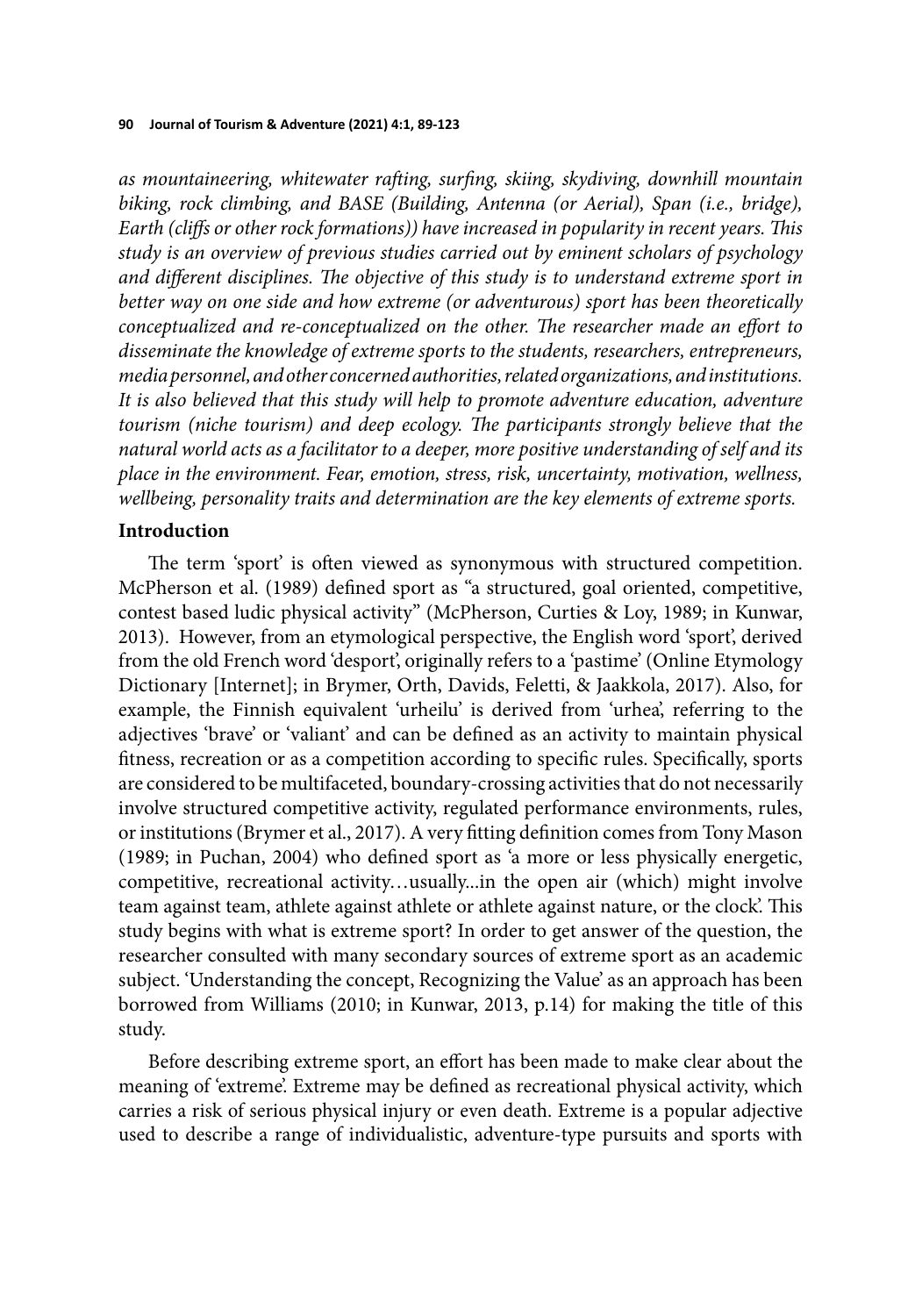various elements of risk (Booth & Thorpe, 2007, p.181). According to Merriam-Webster's online dictionary (retrieved September 2018) the word extreme means: (1) Exceeding the ordinary, usual, or expected. (2) Existing to a very high degree. (3) Going to a great, or exaggerated length. Therefore, extreme as used in "extreme sport" suggests a deviation beyond what is generally viewed as "normal" or "traditional" activity and assumes participants pursue activities beyond these limits. Extreme sports are defined as leisure activities where the most likely outcome of a mismanaged mistake or accident is death. Extreme sports and extreme sport participants have been most commonly explored from a negative perspective, for example, "they need to take the unnecessary risk". Typically, participation is considered to be about crazy people taking unnecessary risks, having "no fear" or holding onto a death wish-why else would someone willingly undertake a leisure activity where death is a real potential? (Brymer & Oades, 2009).

The online Oxford University Dictionary (2018) defines "extreme sport" as "Denoting or relating to a sport performed in a hazardous environment and involving great risk." So, the concept of "going beyond normal limits" and "risk" seems integral to what constitutes an extreme sport. Booker (1998; in Cohen, Baluch, & Duffy, 2018, p. 2) stated that "extreme sports" were beyond the boundary of moderation; surpassing what is accounted for as reasonable – i.e., radical, and sports that are located at the outermost. Breivik et al. (1994), defined extreme sport' as a high-risk sport where the possibility of severe injury or death is a possibility as well as integral to the sport or activity. So, the components of these definitions include going beyond the norm of what is considered reasonable and may result in severe injury or death, i.e., high physical and/or psychological risk. "Extreme Sports" appears to be used interchangeably with "high-risk sport" in much of the research literature. Both "high risk" and "extreme sport" are defined as any sport where one has to accept a possibility of severe injury or death as an inherent part of the activity (Breivik et al., 1994).

Taking risks with one's life in sport competitions is nothing new in the human experience. Extreme sports have diffused around the world at a phenomenal rate and far faster than established sports. Extreme sports have benefited from a historically unique conjecture of mass communications, corporate sponsors, entertainment industries, political aspirations of cities, and a growing affluent and young population. Extreme sports are about taking risks, pushing the limits, breaking the rules, and at least sometimes about having fun. They are also a major cultural, economic, and media phenomena with far-reaching implications that go beyond the few active participants. Culturally, extreme sports are seen as representing values such as fierce individualism, civil disobedience, the quest for human potential, taking control of one's own life, and intimate engagements with the environment. Commercially, extreme is the password for corporations and advertisers to access young population. Some are indeed very free while others are codified and commercialized. Extreme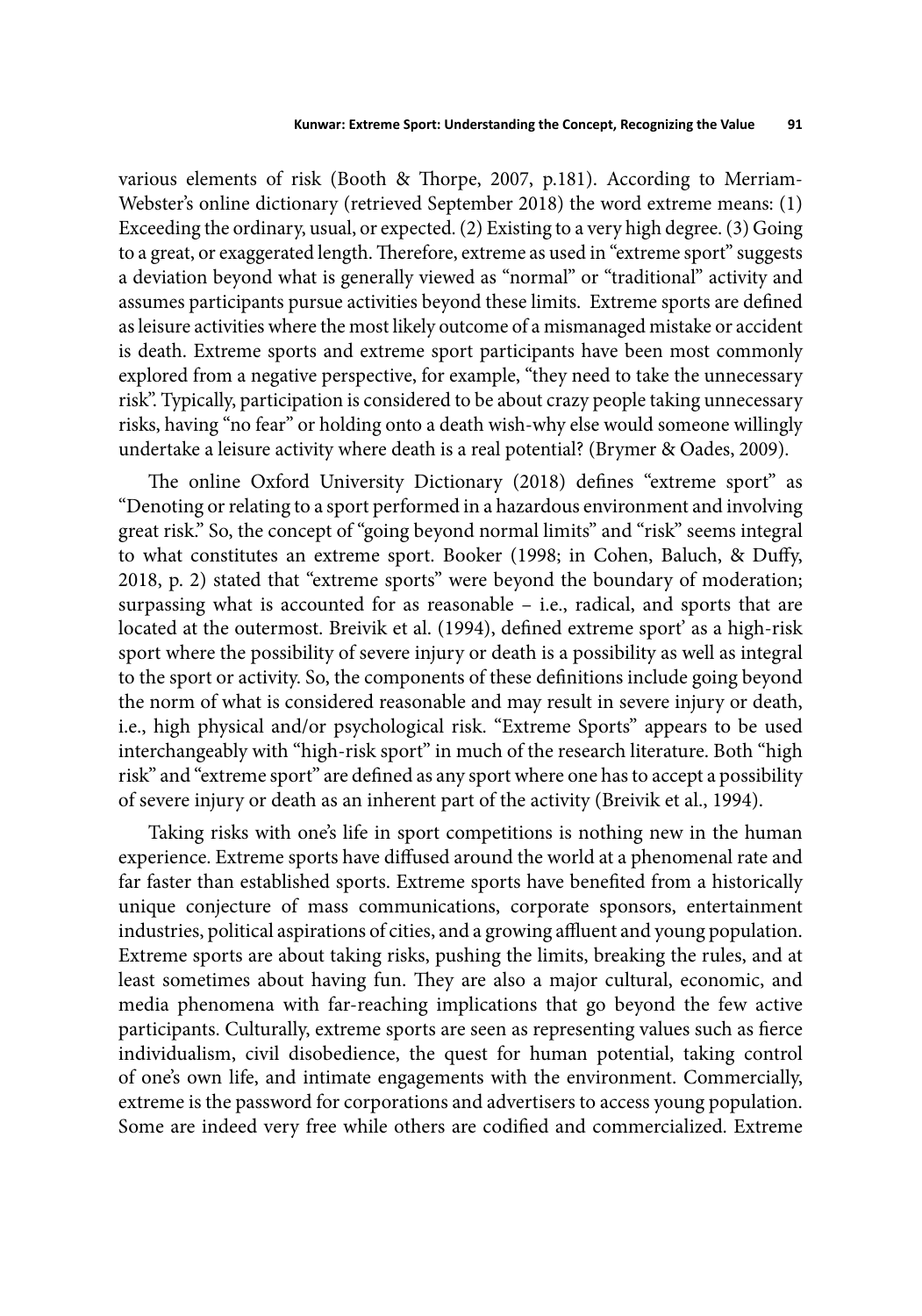sports increasingly attract participants from different social classes and age groups, as well as females and minority groups (Booth & Thorpe, 2007).

The extreme sport comprises tourist activities, therapeutic activities, recreational activities, and sporting activities. They have become a sporting spectacle. They are discussed in medical literature by those interested in injury or other medical concepts, in psychology by those interested in motivations, performance, and health, in psychology by those interested in how the body functions in extreme conditions and in the military to enhance performance. Extreme sports are even discussed in marketing, management, and policy literature as legitimate niches that require their peculiar understanding or inappropriate activities that need to be banned (Brymer & Schweitzer, 2017).

Cohen, Baluchi, and Duffy (2018) argue that "extreme sport" is predominantly competitive (comparison or self-evaluative) activity within which the participant is subjected to natural and unusual physical and mental challenges such as speed, height depth, or natural forces. Moreover, an unsuccessful outcome is more likely to result in the injury or fatality of the participant of mainstream sport. Therefore, it is suggested that incidents of injury/ fatality are the defining factors that separate extreme sports from other sports which fit into the alternative categories listed, i.e., adventure sport, and alternative sport. High-risk sport immediately evokes a sense of danger and extremism, activities similarly to nature of extreme sport (Cohen et al., 2018).

Robinson (1992; in Cohen et al. (2018), p.99), viewed "extreme sport as an activity based on both cognitive and emotional components as a variety of self-initiated activities that generally occur in natural environment settings and that, due to their always uncertain and potentially harmful nature, provide for intense cognitive and affective involvement". Tomlinson et al. (2005; in Cohen et al., 2018) also recognized the "emotional dimension" within "extreme sport" which can be identified as a sensation of wholeness. This is akin to the concept of flow which Csikszentmihalyi (1977; in Cohen et al., 2018) described as a conscious state of being completely absorbed in a situation of sport. For Olivier (2006), the exact nature of extreme or adventure sport remains unclear (Olivier, 2006; in Brymer & Houge Mackenzie, 2015, p. 129).

Extreme sports, in the context of outdoor adventure activities, are a rather recent term. The only published use identified by Google R Scholar prior to 1990, is in an analysis of the Hungarian health insurance system, identifying a category of excluded risks (Kereszty, 1989; in Buckley, 2018, p.3). In the popular mass media, the term extreme carries a dramatic connotation, not specifically differentiated from adventure more broadly. In the medical literature, and also in the legal literature of medical insurance, the terms "extreme sports" and "adventure sports" have been used jointly and interchangeably, to refer to a particular group of the category of outdoor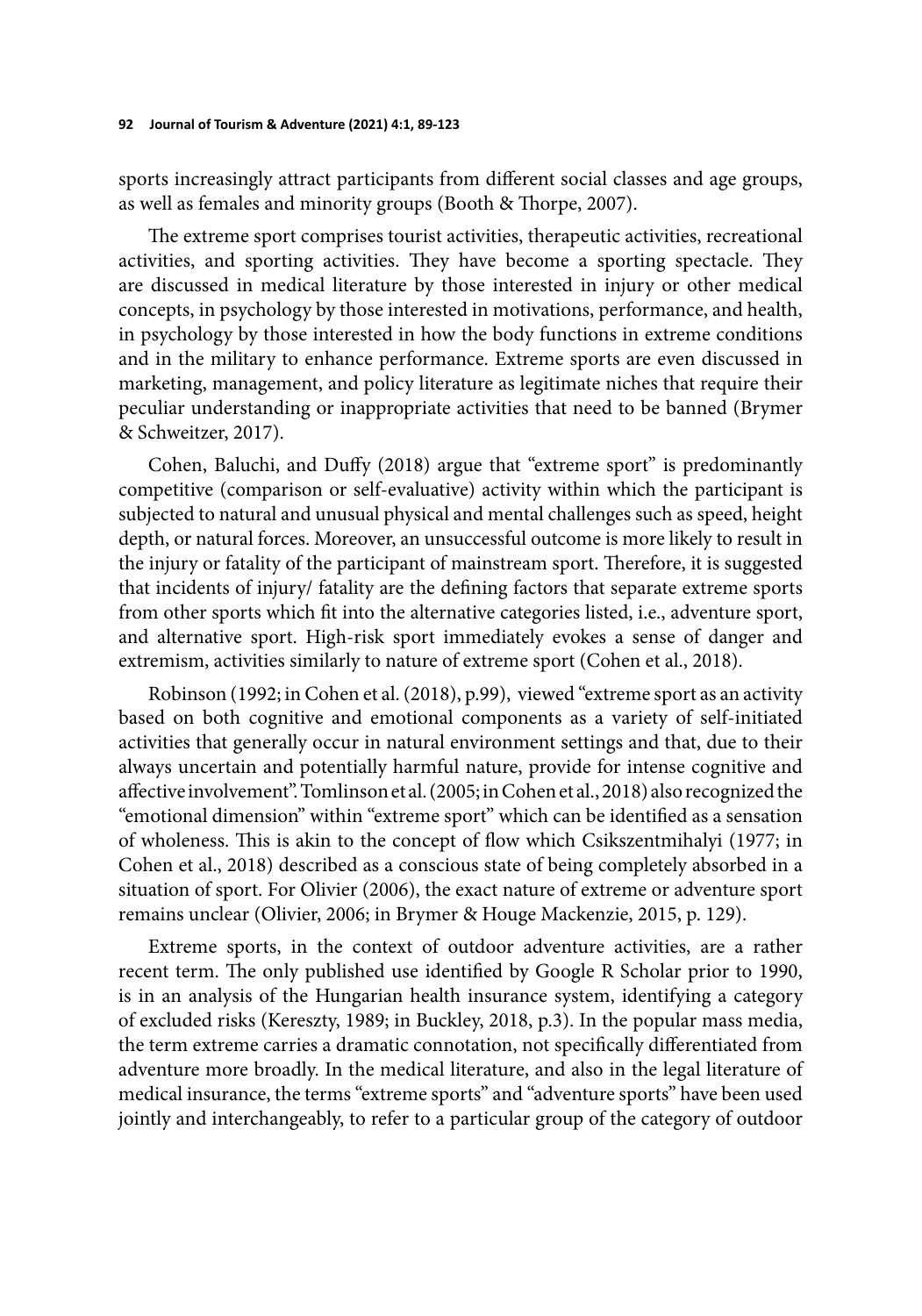activities. In some cases, these activities are listed explicitly. As noted by Brymer (2005, unpublished; in Buckley, 2018, p.3), each of these activities can be carried out at various degrees of difficulty, danger, and expertise.

One feature of how the sport is defined is the distinction between extreme and non-extreme sport. BASE (Building, Antenna (or Aerial), Span (i.e., bridge), Earth (cliffs or other rock formations) jumping is an example of an "extreme sport" because it involves a high degree of risk, whilst swimming is classified as "non-extreme" because the risks involved are minimal. Extreme sports differ from traditional in other ways as well. For example, traditional sports have very tightly defined rules and regulations that govern how a sport is to be played whereas extreme sports are not governed by such rules and regulations. Traditional sports are also tightly constrained by fixed and well-maintained environments that have been designed for the sole purpose of carrying out the sport. Extreme sport, on the other hand, is most often about adapting to the natural environment (Brymer & Schweitzer, 2017).

The literature shows that the world has introduced altogether 75 different types of high-risk sports identified until before 2007 (Booth & Thorpe, 2007). All those sports are categorized into Air Sports, Water Sports, Terrestrial Sports, Climbing Sports, Ice and Snow Sports, Combative Sports, and Wheeled Sports. The label 'Extreme sport' has become a well-known denominator for activities such as bungee-jumping, skydiving, skate-and snowboarding, surfing, hang gliding, paragliding, rock-climbing, kayaking, rafting, cannoning, and so on.

 'Extreme sport' and 'Adventure sport' encompass a wide range of non-traditional sporting activities (Buckley 2018; Cohen, Baluch, & Duffy, 2018). Other terms commonly used to categorize similar activities include action sports (Thorpe, 2017; Thorpe & Wheaton, 2011; Brymer & Feletti, 2019), nature sports (Houge Mackenzie & Brymer, 2018), youth sports (Coakley 2011; Brymer & Feletti, 2019), lifestyle sports (Gilchrist & Wheaton, 2017; Brymer & Feletti, 2019), high risk sports (Castanier, Le Scanff, & Woodman, 2010) and outdoor sports (van Bottenburg & Salome, 2010; Brymer & Feletti, 2019). While each of the sports highlighted within each category has unique characteristics, there are common aspects (Collins & Brymer, 2018, Online first; in Brymer & Feletti, 2019). For example, nature sports emphasize that the sport is undertaken in a natural environment, action sports emphasize the notion of a cool and desirable culture (e.g., skateboarding), and lifestyle sports portray passion, camaraderie, and alienation from mainstream sports, (Cohen, Baluch, & Duffy, 2018). Activities such as climbing and snowboarding are examples of sports that can fit across several categories (Brymer & Feletti, 2019).

Among the various extreme sports, here it is noteworthy to mention about the BASE jumping as one of the most dangerous sports which has been internationally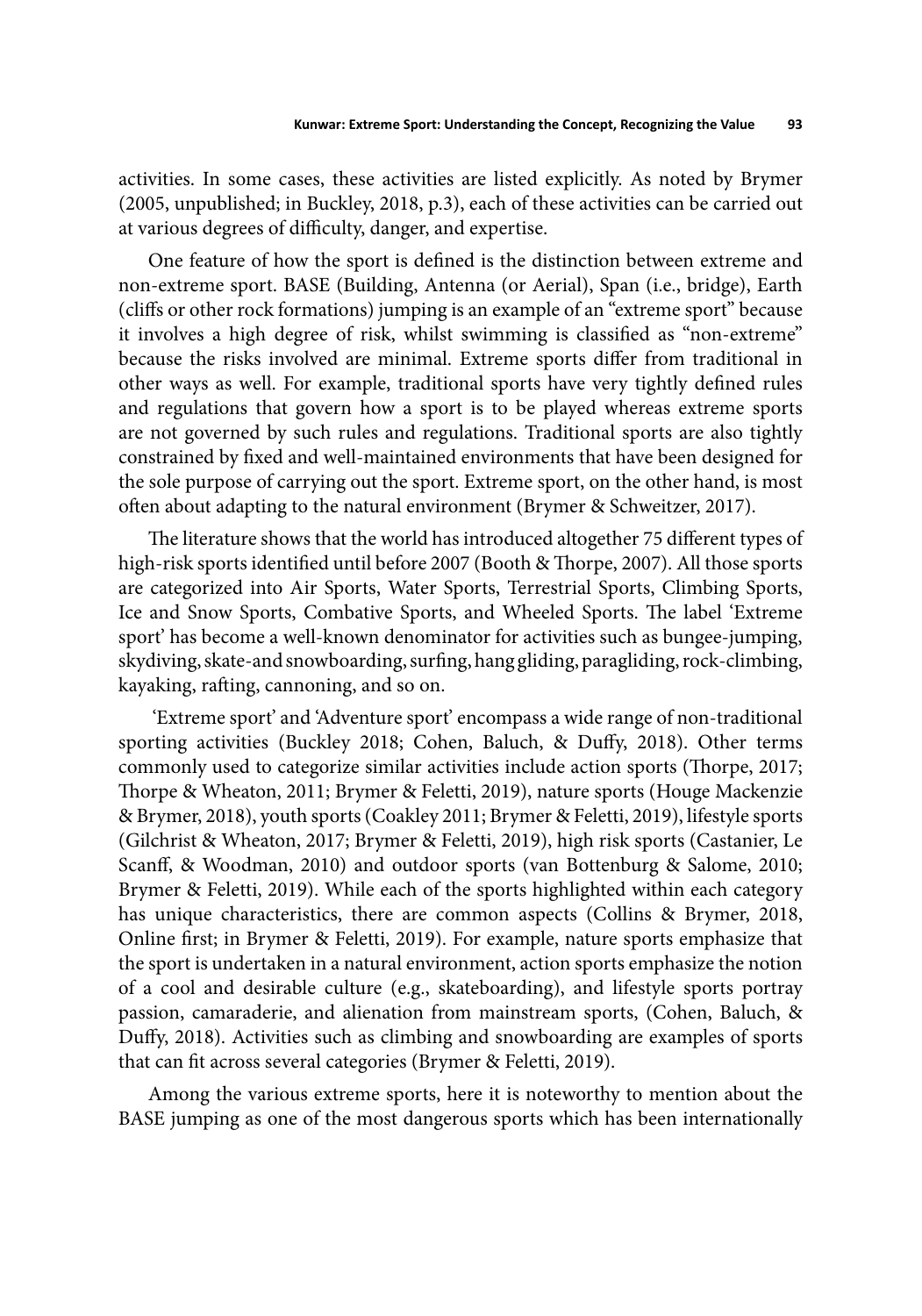recognized. BASE jumping is a parachute sport in which participants jump from solid structures such as buildings, cliffs or Bridge-stone might be only a few hundred feet off the ground (Celsi et al., 1993; Brymer & Schweitzer, 2017), while skydivers use safety devices such as warning technology and second parachutes. BASE jumpers do not have such mechanisms. The low altitude means that warning devices will not work and if a participant did carry a spare parachute the likelihood is that a jumper would hit the solid structure or the ground before the parachute could be deployed. This is not a new sport whose history goes back to the 1700s, it has just been defined in the mid-1970s because its technology replaced the devices of skydiving. Proximity flying is a version of BASE jumping whereby flyers or pilots wear a specially designed suit called wingsuit that facilitates forward motion. A proximity flyer is able to travel forwards for a few kilometers, often at speeds of 200 miles per hour (over 300 kph) (Brymer & Schweitzer, 2017, p.4). Like many extreme sports, extreme skiing also began in the 1970s. Extreme skiing requires that the skier descend long, dangerous and sheer mountain cliffs with gradients Picardy close to 50 to 60 degrees. The terrain is often littered with large boulders, trees, or steep cliffs. A fall in this terrain results in the skier tumbling out of control (Brymer & Schweitzer, 2017, p.4). Big wave surfing takes surfers into a wave over 20 feet (6.2 meters) tall, where even renowned surfers have died. Surfers are often towed into the wave by a jet ski because the speed and size of the wave are too great for the surfer to reach their destinations unaided. If a surfer falls off their board they are forced deep underwater. To recover from this the surfer will have a matter of seconds to reorient and resurface before being hit by the next wave. Waterfall kayaking involves kayaking over waterfalls often over 30 meters high (Brymer et al., 2009, p.194; Brymer & Schweitzer, 2017). At this level it is not only the height of the waterfall that contributes to the sport's extreme nature but also the power of the water that comes with it. The record of the highest successfully descended by kayak is 57 meters. Extreme mountaineering is harder to define as standing on the roof of the Worldham becomes a tourist quest. At its core, it involves mountaineering over 8000 meters. At this level, often called the death zone, the mountaineer must have the skills to manage the terrain and weather conditions even though the oxygen level is so low that normal breathing is mostly impossible. Most climbers at this level require oxygen bottles, however, a few mountaineers have climbed above this level successfully without oxygen. Rheinhold Messner is credited as the first person to solo Everest (of Nepal) without oxygen, in 1980 (Brymer & Schweitzer, 2017, pp.4-5).

## **Review of literature**

Review is defined as 'to view, inspect, or examine second time or again' (*Oxford English Dictionary*, 2008; in Grant & Booth, 2009). According to Steward (Capocchi et al. 2019), a good review should be comprehensive, fully referenced, selective, relevant, a synthesis of key themes and ideas, balanced, critical, and analytical. A literature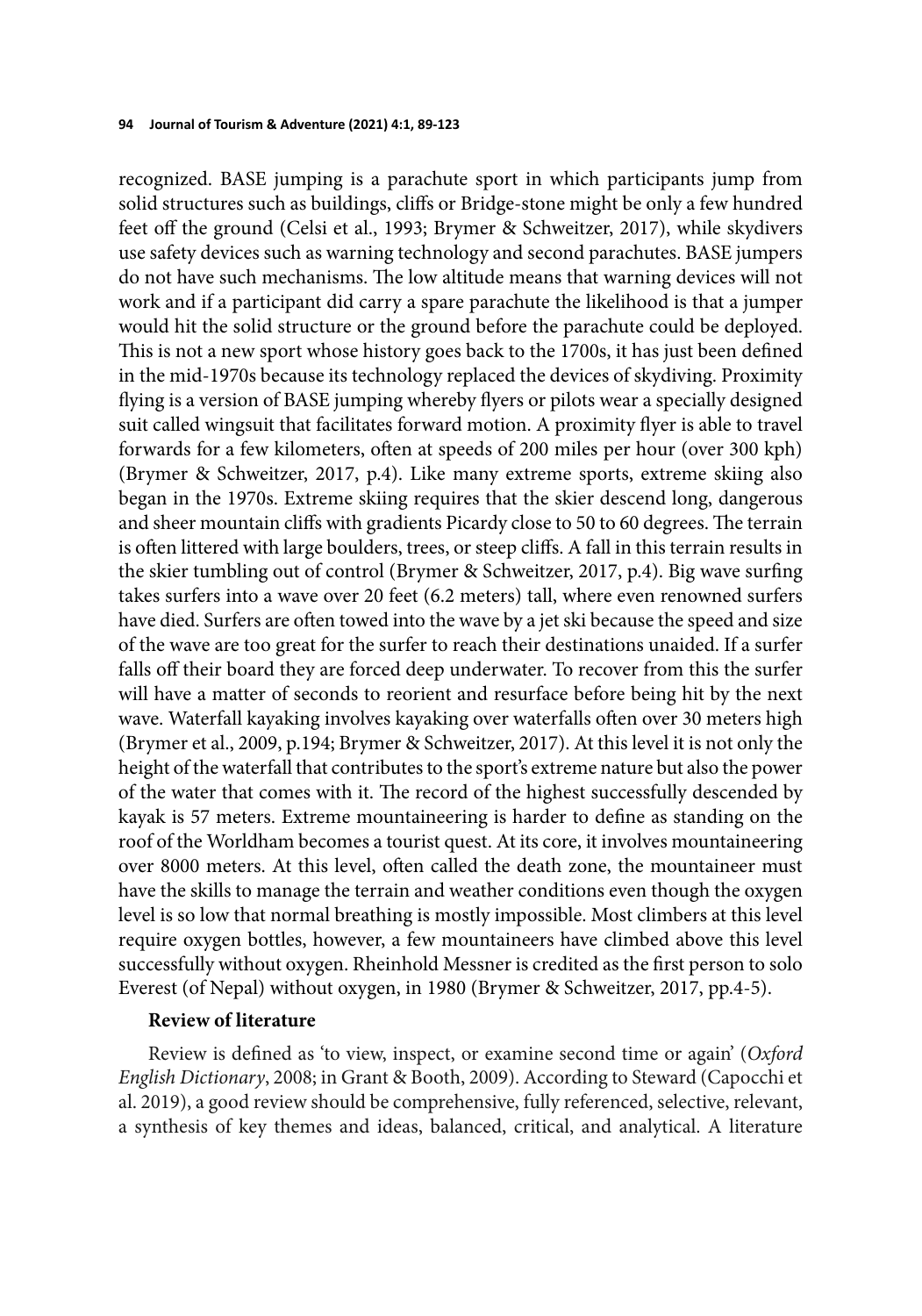review can provide a concise examination and discussion of evidence in a particular subject or area of reviews play, and essential role in academic research to gather existing knowledge and to examine the state of a field (Linnenluecke et al., 2019).

This study is based on published literatures and analytical approach methodology and has described the nature and scope, typologies, motivation, concept, theories, approaches, wellbeing and wellness, fear and emotion, and tragedy found in various studies of extreme studies. Unlike original articles, literature reviews do not present new data but intend to assess what is already published, and to provide the best currently available evidence (Ferrari, 2015, p.230; in Maphanga & Henama, 2019). A literature review looks at surveys published articles and other literature sources related to the topic of interest. A literature review must be an objective, thorough summary, and critical analysis of the relevant available research (Cronin et al., 2008, p.38; in Maphanga & Henama, 2019). Hart (1998; in Maphanga & Henama, 2019) acknowledged that a literature review is an objective that summarizes and makes serious analysis of the relevant research and non-research literature on the topic being studied. A plethora of sources was consulted during the secondary data analysis process to try to fill the scarcity in the academic gap on extreme sports

In a review of participation in extreme sports Kaufman (2001; in Puchan, 2004) stated that 100 million people worldwide participated in aggressive inline skating, whitewater canoeing and kayaking, skateboarding, mountain biking, snowboarding, snowmobiling, BMX riding, wakeboarding, surfing, rock climbing, artificial wall climbing and adventure racing in 2000 (Kaufman, 2001; in Puchan, 2004, p. 173). Campbell and Johnson (2005; in Willig, 2008) report in the Observer newspaper that new research for Sport England into the growth of extreme sports found that over 5 percent would take part. In the USA, participation in such 'alternative' sports has increased by 244.7 percent between 1978 and 2000 (Puchan, 2004; in Willig, 2008). In addition, the demographics of participants in extreme sports have broadened to include people of all ages and increasing numbers of women (Celsi, Rose, & Leigh, 1993; in Willig, 2008, pp. 691-6920).

Over the past two decades, participation rates in these sports have grown exponentially. Between 1998 and 2001 participation rates in extreme sports far outstripped any other sporting activity (American Sport Data, 2002; in Brymer, 2009). According to Puchan (2004), involvement has been shown not to be just a 'flash in the pan' but a signed of the times in which people are looking for a new way to define their lives and to escape from an increasingly regulated and sanitized way of living (Puchan, 2004, p.177). In extreme sport, there is no second chance, the most likely outcome of a mismanaged error or accident is death (Brymer, 2005; in Brymer & Oades, 2009).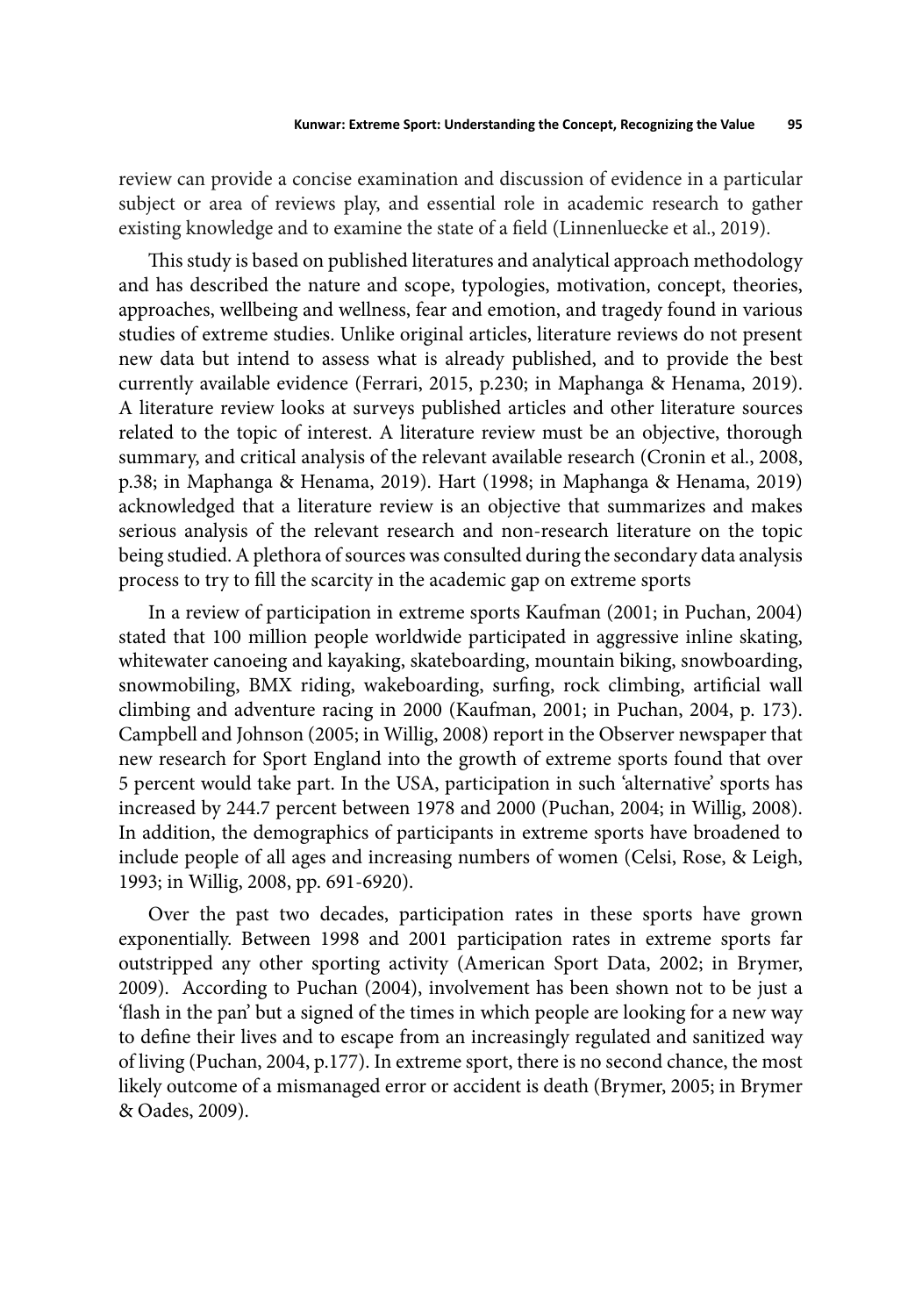A report published in 2016 by the physical activity council in the United States of America (USA) estimated that about 50% of active people, that is, 22 million people in the USA, undertook adventurous outdoor activities. Participation rates published by sport England in 2015 concluded that 50% of people who were active in sport participated in outdoor sports. In 2016, approximately 130 million people undertook outdoor activities in China. Outdoor adventure activities are also becoming popular in India. In Iran, women are the surfing pioneers (Brymer & Schweitzer, 2017). Saxena and Dey (2010) have categorized adventure sports into four classes: (1) mountain sports; (2) extreme sports like bungee jumping and free fall; (3) rafting and kayaking; (4) paragliding, skydiving, and skiing. A total of fifteen motivational factors have been identified with the help of a literature review and an exploratory study. These are: Thrill, Zeal/Energy, Spells status, Builds confidence, Helps in personality development, Instills self-belief, Creates unique identity, Is a stress buster, Helps in goal- setting, Is challenging, Requires toughness, Builds a sense of achievement, Is a unique experience (Saxena & Dey, 2010).

The impact of adventure and extreme sports on the international market is perhaps most obviously appreciated through its economic impact. The US outdoor industry supports 6.1 million jobs and the spending associated with the industry is approximately \$646 billion annually. Therefore, how we understand extreme sport and extreme sport participation is important (Brymer & Schweitzer, 2017, pp. 2-3). According to Pain and Pain (2005; in Brymer, 2010), the extreme sports participants are careful, well trained well prepared, and self-aware and prefer to remain in control: Despite the public's perception, extreme sports demand perpetual care, high degrees of training and preparation, and, above all, discipline and control. Most of those involved are well aware of their strengths and limitations in the face of clear dangers. Findings of extensive research in climbers suggest that the individuals do not want to put their lives in danger by going beyond personal capabilities (Pain & Pain, 2005, p.S34; in Brymer, 2010).

Studies have also indicated that extreme sport participants are not inclined to search for uncertainty or uncontrollability. For example, the study by Celsi et al. (1993; in Brymer, 2010, p. 223) referred to numerous examples of well-respected extreme sport participants who considered that they participated well within their personal capabilities. Evidence to support this notion that extreme sports may not be about risk has come from a statistical comparison between the death rates of motorcyclists, BASE-jumpers and climbers (Storry, 2003; in Brymer, 2010, p. 223). Storry (2003; in Brymer, 2010, p. 223) found that in the UK the death rate for climbers was 1:4000 which compares favorably against motor cycle riding where the death rate is 1:500. Soreide et al. (2007; in Brymer, 2010, p. 223) undertook an analysis of 20 850 BASEjumps in Norway over 11 years and found that the death rate was 1:2317 and while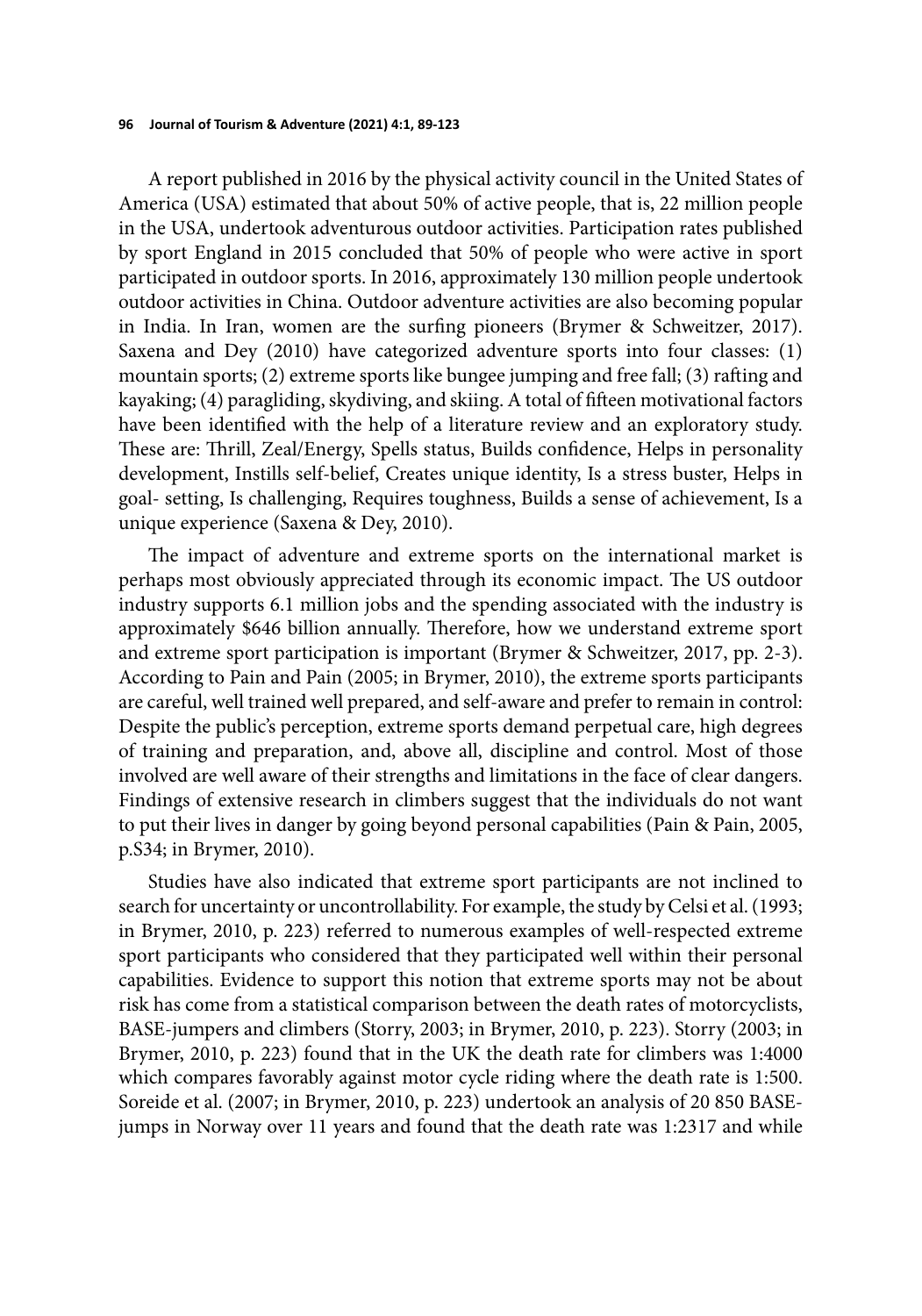the injury rate was high they were in the main linked to sprains and bruises. Perhaps then, as Storry (2003; in Brymer, 2010, p. 223) recognised, the tendency to focus on theories that search for labels involving 'risk' and/or 'thrills' is entirely missing the point. That is, extreme sports are not necessarily synonymous with risk and participation may not be about risk taking.

# **Motivation and personality traits**

In recent years, numerous studies as cited by Hungenberg et al. (2014) have examined sport motivation with concepts, such as involvement (Kyle, Absher, Norman, Hammett, & Jodice, 2007; in Hungenberg et al.,2014), commitment (Swanland, Carpenter, Schmidt, Simon, & Keeler,1993) serious leisure (1992; in Hungenberg et al.,2014), and recreation specialization (Scott & Shafer,2001; in Hungenberg et al.,2014). Each of these frameworks has provided a unique contribution to understanding and measuring an individual's dedication to sports. However, a serious leisure framework was chosen based on its ability to aid participants in overcoming barriers (Jackson et al.,1993) by heightening one's competence and revealing the value individuals place in affiliating with the activity (Hungenberg et al., 2014).

Participant motivations, as cited by Brymer (2010), have been explained through the range of analytical frameworks, including, sensation seeking (Rossi & Cereatti, 1993; Zuckerman, 2000), edgework (Lyng, 1990; Lauredeau, 2008), Psychoanalysis (Hunt, 1995a,), neoliberalism or sub-cultural formation (Midol & Broyer, 1995) and masculinity theory (Polay, 2001; Wheaton, 2003). These perspectives argue that a combination of personality traits, socialization processes, and previous experiences induce a desire for a participant to put their life at risk through extreme sports (Brymer & Schweitzer, 2012). Psychological theories presented include type 'T' (arousal seeking) and type 't' (arousal reducing/avoiding) (Self et al., 2007), psychoanalysis (Hunt, 1996), and sensation seeking (Breivik, 1996; Goma, 1991; Robinson, 1985; Rossi & Cereatti, 1993; Slanger & wann, 1999; Straub, 1982; Zarevski et al., 1998; Rudestam, 1997; Zuckerman, 2007; in Brymer 2010, p.4).

Almost all the adventure tourism literatures show that the tourists are motivated by peak experience. But in this study, there was found a concept known as "plateau experience". Emmons (1999; in Brymer & Oades, 2009) indicated that severe stress, most likely in the forms of trauma, tragedy, or death, drastically changes life. Maslow considered that these severe events would only result in deep changes if a person was initially emotionally stable. The plateau experience as a concept was first coined by A. Maslow on March 17, 1971. For him, the term refers to "a constellation of extraordinary experiences, which shared some similar features with peak experiences but were also distinctly unique" (Krippner 1972; in Brymer & Oades, 2009). Nonetheless, the essence of this constellation can be gradually revealed through the morsels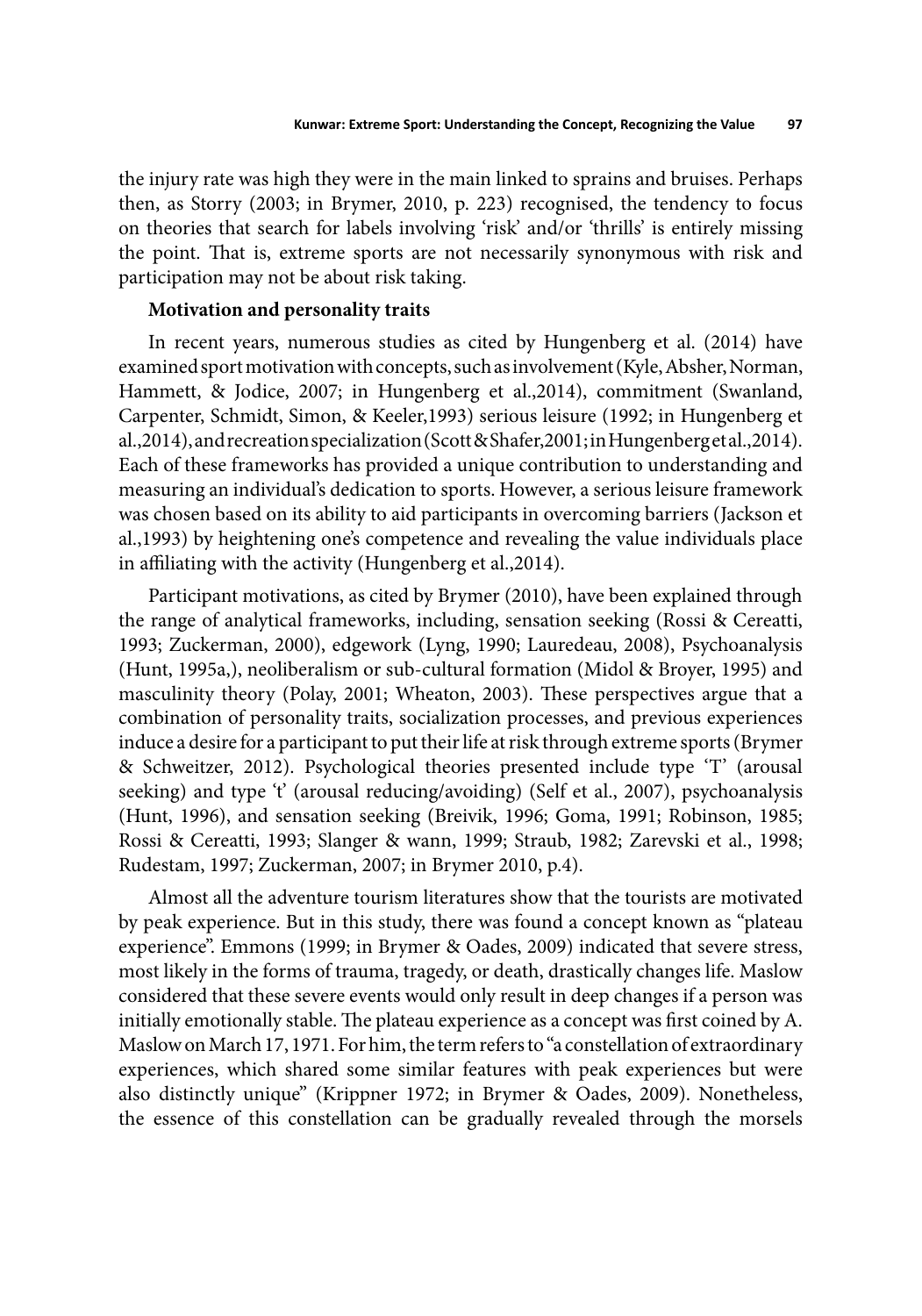available. Wong (1998; in Brymer & Oades, 2009) echoed such determination and persuasively argued that by facing our own fear of death and death itself, we become fully self-aware, and life takes on a new, profound, and positive meaning (Brymer & Oades,2009). Plateau experience has more to do with the growth of the individual, while the peak experience could serve like an LSD experience, as an opener. Plateau experience is essentially cognitive. This is witnessing reality.

A number of studies have investigated the relationship between personality traits and participation in high-risk physical sports, such as mountaineering. Sensation seeking is by far the most consistently studied personality factor in the literature (Castaneir et al., 2010; Cronin, 1991; Frixanet, 1991; Diego & Armatas, 2004; Zuckerman, 1979; Jack & Ronan, 1998; in Monasterio & Brymer, 2015). Zuckerman (1979, p.10; in Monasterio & Brymer, 2015, p.201) defined sensation seeking as 'the need for varied, novel and complex sensations and experiences and the willingness to take physical and social risks for the sake of such experience'. The sensation seeking model has to some extent dominated the traditional view that mountaineers are driven by an institute need for new or novel experiences and intense sensations, attracting the pejorative label of 'adrenaline junkies (Monasterio & Brymer, 2015).

There comes another important sociological theory which is known as edgework propounded by Lyng in 1990. Theoretical perspective on risk-taking in extreme sports has been focused on psychological and sociological explanation. The main sociological theory that has been put forward to explain participation is 'edgework' (Laurendeau, 2008; Lyng, 1990). Edgework explains extreme sport participation from a sociological perspective by proposing that participants voluntarily navigate the edges of control to escape the routine and monotony of modern life (Lois, 2001; in Clough et al., 2016). The model attempts to account for voluntary risk-taking within a sociological framework is termed edgework (Lois, 2001; Lyng, 2004; in Brymer & Schweitzer, 2017). The notion of edgework refers to an individual's desire to explore the edge or limits of her/ his own control in specific risk contexts. The theory suggests that all 'risk-takers' share the same characteristics and as such participating in extreme sports is motivated by the same underlying factors as found in stock-traders, vandals and those involved in unprotected sex, and sadomasochism (Lyng, 2004; in Brymer & Schweitzer, 2012).

Proponents of edgework suggest that participants move through four stages. The first is the preparation stage where individuals might be a little nervous and anxious. The second is the performing stage which is characterized by thoughtless action. The third is the aftermath stage where participants feel omnipotent, and the last stage is where participants defuse feelings to prepare for the next event (Brymer & Schweitzer, 2017). An example of edgework in the extreme sport of BASE jumping found support for this notion in that BASE jumpers were deemed to those participants often reported motivations that include fun, being alive, and deep personal transformations and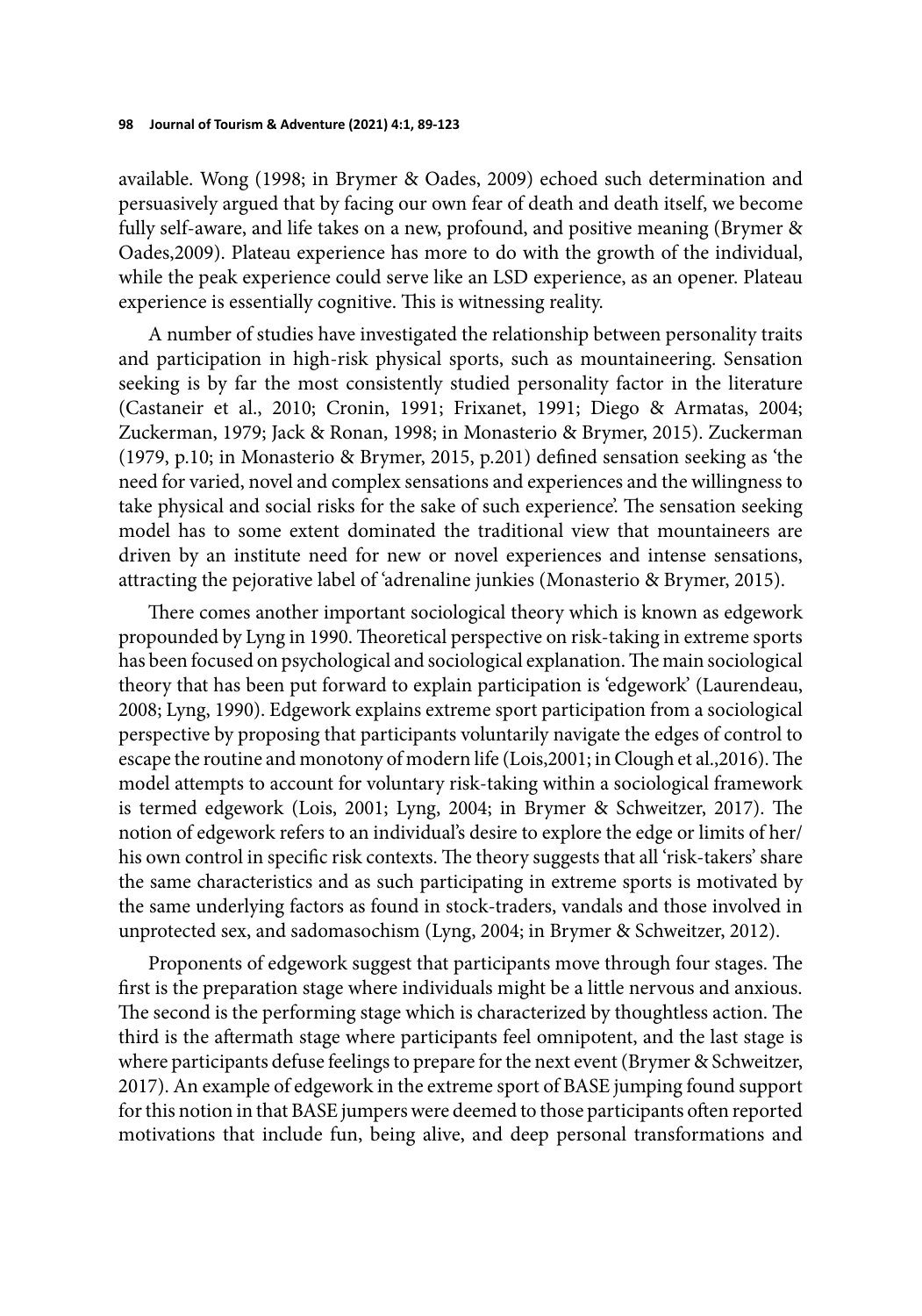positive aspects of their chosen activity (Allman, Mittlestaedt, Martin & Goldenberg, 2009; in Brymer & Schweitzer, 2017, pp.61-62). Similar findings have been previously reported where participants relate that they do not push the boundary of their control and prefer to stay well within their comfort zones (Celsi, Rose & Leigh, 1993).

Personality is an important predictor of various risk-taking behaviors (Selosse, 1998; Vollrath, Knoch, & Cassano, 1999; in Castanier, Scanff, & Woodman, 2010), and neuroticism, extraversion, and conscientiousness are the most studied personality factors in this area (e.g., Bermúdez, 1999; Clarke & Robertson, 2005; Vollrath & Torgersen, 2002). Frixanet (1991; in Monasterio & Brymer, 2015, p.201) investigated the personality traits of high physical risk sports participants, including 97 alpine climbers and mountaineers, and found that extraversion was positively correlated, while neuroticism was negatively correlated to high-risk climbing. They found that there were no differences in personality traits between alpine climbers and mountaineers (who climbed the Himalayas above 8000m). They determined that alpine and mountain climbers are generally presented with a personality profile characterized by extraversion, emotional stability, conformity to social norms and seeking thrill, and experience by socialized means. More recently, Castanier et al., (2010) found individuals with personality types demonstrating a combination of low conscientiousness, high extraversion, and or high neuroticism were greater risktakers in a population of 302 men involved in high-risk sports (e.g., downhill skiing, mountaineering, rock climbing, paragliding, and skydiving), of which 50 percent were mountaineers.

However, of these three personality traits, neuroticism and extraversion yield equivocal findings. For example, although a number of researchers reported a positive relationship between extraversion and high-risk health behaviors (Vollrath et al., 1999; in Castanier et al., 2010, p. 478) or traffic and job accident involvement (e.g., Arthur & Graziano, 1996; Clarke & Robertson, 2005; in Castanier et al., 2010), others reported the opposite relationship in the same domains (e.g., Iverson & Erwin, 1997; Judge, 1993; in Castanier et al., 2010). Similar inconsistencies surround neuroticism findings: many studies demonstrated that individuals high in neuroticism are more prone to taking high-risk health behaviors (Vollrath et al., 1999; Castanier et al. 2010; Scanff & Woodman, 2010, p. 479) and are more accident-involved (e.g., Clarke & Robertson, 2005; Sutherland & Cooper, 1991; in Castanier et al. 2010).

### **Methodology**

"Method" is to be understood here not as a technique of research but in the etymological sense, as a means of access to a field of research, that is, these considerations belong to the theory of science… (Giorgi, 1997, p. 252) according to Rosenau (1992; in Repko, 2012), (research) "method concerns how one conduct research, analyses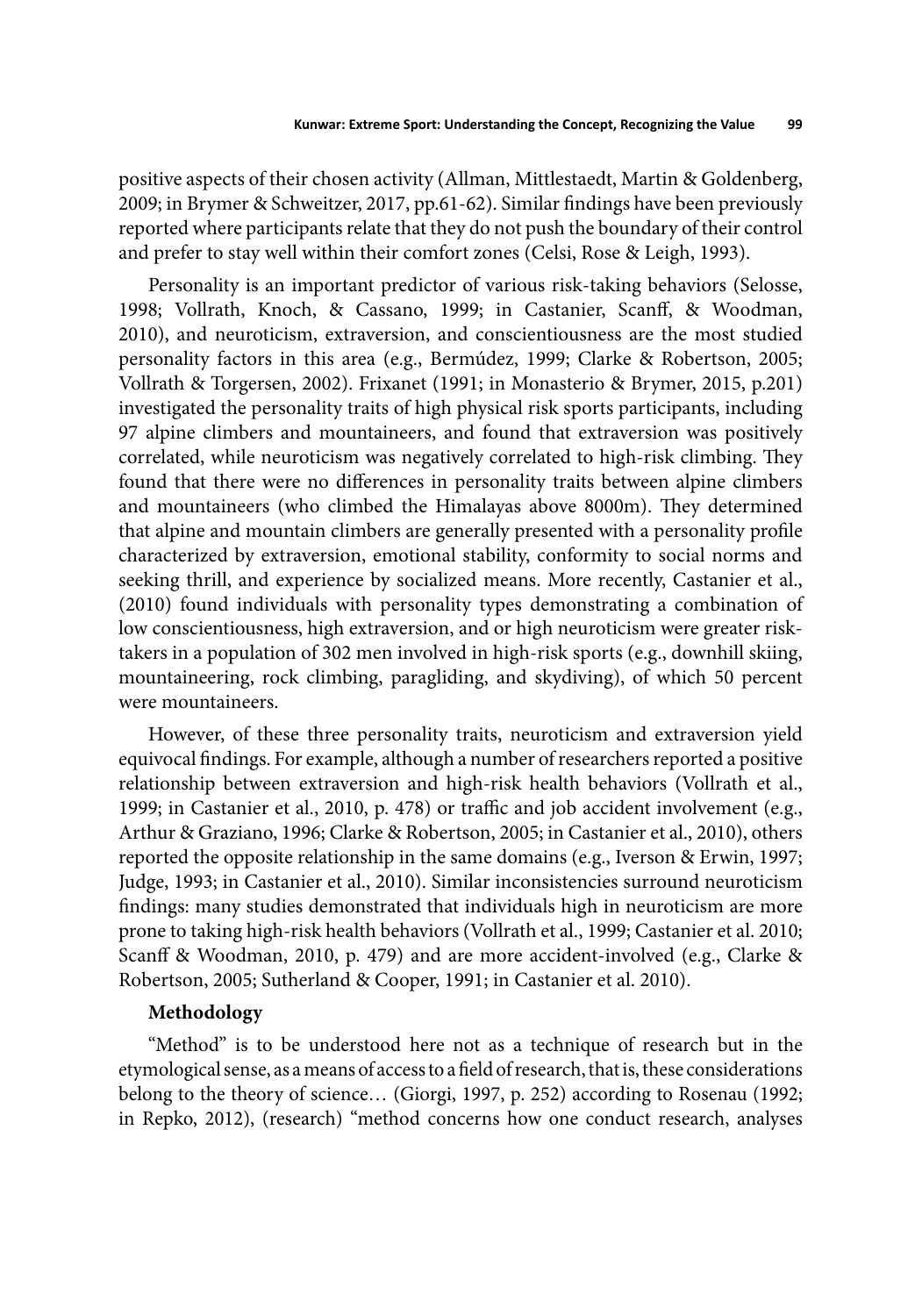the data or evidence, test theories and creates new knowledge" (Repko, 2012, p.128). Basically, this study is based on interdisciplinary approach. According to Vinsentine (2011, xiii), "… interdisciplinary is a means to identify and study new themes that single discipline would not be able to put into focus, described interpret by themselves". Newell (2007, p.240; in Repko, 2012) writes, "interdisciplinary study is a two part process: it draws critically on disciplinary perspectives and it integrates into a more comprehensive understanding… of an existing complex, phenomenon [or into] the creation of new phenomenon" (Repko, 2012, p.15). Both as an applied and social field of study, it is inevitable that academic should be involved in supplying research to the academia, industry and government. Methodologically extreme sport studies have been analyzed by two different approaches which are known as phenomenology and autoethnography guided by qualitative approach.

Qualitative methodologies commonly refer to the compilation and analysis of material that seeks to discover meaning and promote a complete and diverse understanding of the experiences of the research subjects (Yin,2011; Denning & Licoln,2018; in Figueroa-Domecq, & Segovia-Perez, 2020).It focuses language and observation. It consists of descriptions of situations, events, people, interactions ad observed behavior, direct accounts of personal experiences, attitudes, beliefs and thoughts complete passages of documents, correspondence, reports and historical cases (Babbie,2011; Cea Azcona,1997; Valles,1997; in Figoeroa-Domecq & Segovia-Perez, 2020).

All qualitative methods have to go through a minimum of five basic steps: $(1)$ collection of verbal data, (2) reading of the data, (3) breaking of the data into some kind of parts, (4) organization and expression of the data from a disciplinary perspective, and (5) synthesis or summary of the data for purpose of communication to the scholarly community (Giorgi, 1997, p.245).

The descriptive statement has been structured around a series of themes. Four of them were invoked by all participants. These were Context, Challenge, Suffering, and Other People. A further five themes were shared that are known as Mastery and Skill, Contrast, Being in the Present, Compulsion, and Pleasure (Willig, 2008).

The scholars who carried out research on extreme sports they have followed phenomenological approaches as their research methodologies (Willig, 2008; Brymer, 2005; Brymer, 2009; Brymer, 2009; Brymer, 2010; Brymer & Oades, 2008; Brymer et. al., 2009; Brymer & Schweitzer, 2012; Brymer & Schweitzer, 2017; Schweitzer & Brymer, 2018). Therefore, it is important to know how this approach became instrument for this kind of outdoor adventure sport studies.

There are several different ways in which researchers have used a phenomenological orientation to carry out empirical research (e.g., Giorgi, 1970; Moustakas, 1994; Giorgi,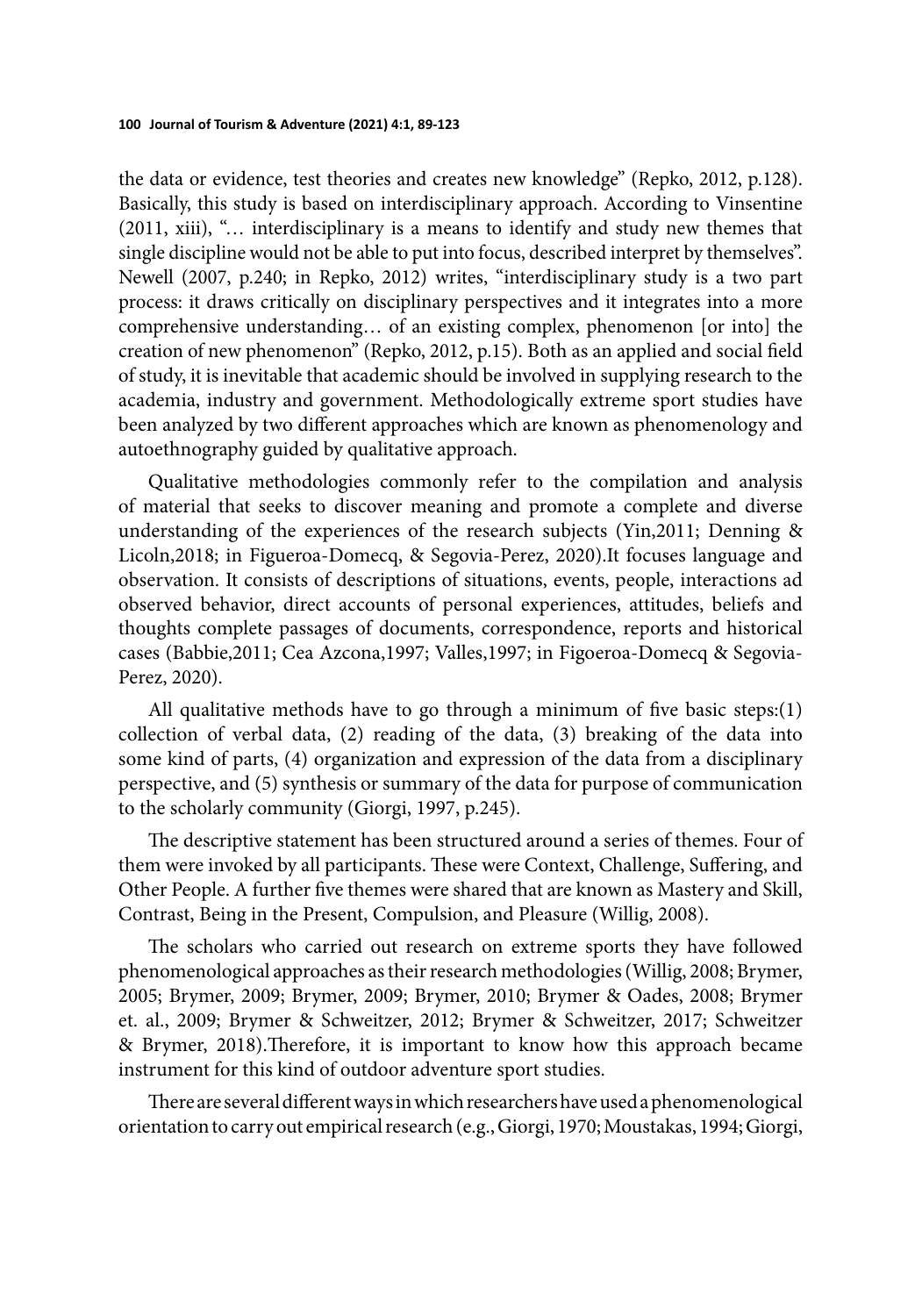Fscher & Murray, 1975; Smith, 1996; Jorman & Osborn, 1999; in Willig, 2008). Willig's (2008) research is based on Collaizzi's (1978) account of phenomenological approach which is influenced by Giorgi's (1970, 1984; Giorgi & Giorgi, 2003) descriptive pretranscendental Husserlian phenomenology (Giorgi, 2000; in Willig, 2008). This means that its aim is the identification of the basic structure of a phenomenon based upon the convergence of accounts (Willig, 2008, p. 693).

While writing about the importance of phenomenological approach, Brotherton (2010) mentions that "phenomenologists reject the epistemological, ontological and methodological foundations of the positivist approach and advocate essentially opposing views on each of these". They are generally interested to understanding and explaining how people make sense of the world they inhabit. By implication, context is an important element in developing this understanding because people exist and interact with context (Brotherton, 2010, pp. 36-37).

For Giorgi, phenomenological psychology refers to a human-scientific project whereby one conducts concrete analysis of the psychological meanings of specific experiences by using steps consistent with Edmund Husserl's philosophical phenomenological vision (Giorgi, 1981, 1986c; in Giorgi, 1997, p. 252). Phenomenological research seeks to illuminate the essence of an experience, as understood by participants (Brymer & Schweitzer, 2012, p. 479).

Hermeneutic phenomenology is a research method used in qualitative research in the fields of education and other human science. Out of four types of phenomenological approaches (experiential phenomenology, transcendental phenomenology, transpersonal phenomenology, and hermeneutic phenomenology), most of the researchers of extreme sports studies have adopted hermeneutic phenomenology.

Hermeneutic phenomenology is both descriptive and interpretive. Apart from hermeneutic phenomenology, Van Manen (1996; in Kakkori, 2009) is well known for his hermeneutic phenomenological method. Hermeneutic is oriented to historical and relative meanings. Phenomenology in Husserlian (1913,1983; in Giorgi, 1997) sense is oriented to universal and absolute essences. For Heidegger (1927/1962), hermeneutic phenomenology is the research of the meaning of the Being as a fundamental ontology (Kakkori, 2009). The hermeneutic phenomenological approach used in this research project aims to investigate an experience as it is lived and demands the use of a multitude of data sources for exploring a phenomenon such as extreme sports (Van Manen, 1997; in Brymer, et al., 2009, p. 140). The researchers examined a wide range of materials in addition to interviews in an effort to understand the nature of a particular experience and to assure that some accounts are originating outside the interview setting. Phenomenological research achieves rigor, in part, by 'bracketing' or setting aside pre-existing understandings and by comparing among a variety of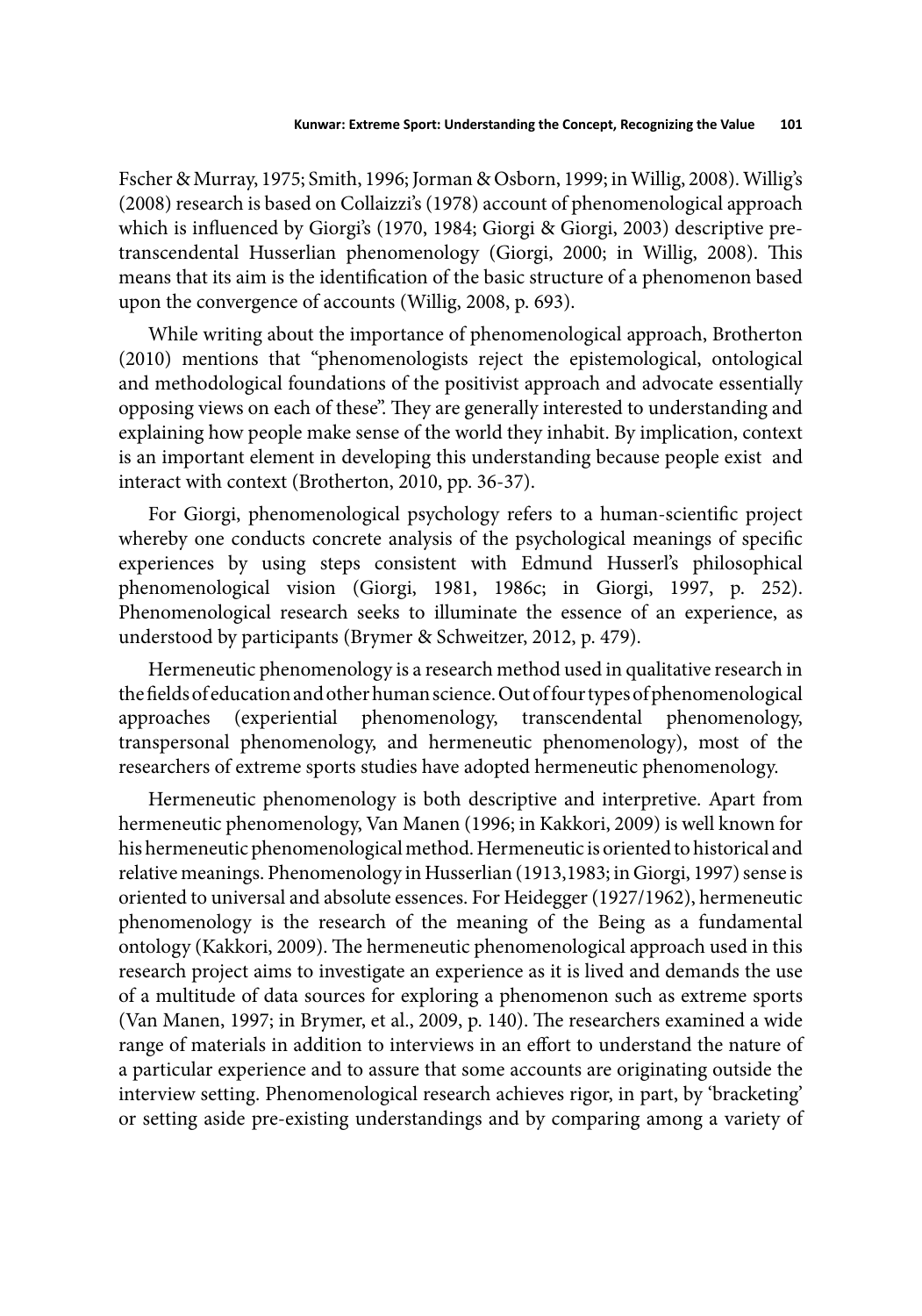accounts to see if dimensions of the experience recur across multiple subjects (Giorgi, 1997; Brymer et. al., 2009, p. 140).

The hermeneutic phenomenological approach opens up a multitude of data sources such as interviews, biographies, autobiography, and video or any source that might help explain the experience in question. This study selects minimum 10 to maximum 20 respondents in one project. The phenomenological perspective aims to return to the experience as lived and provide a detailed description of a phenomenon based on the structure and meaning of an experience (Laverty, 2003; Van Manen, 1997; in Brymer, 2010).

Brymer et. al. (2009) have followed interpretive phenomenology as a methodological tool. Interpretive phenomenology accepts that lived experiences are made sense through language and therefore participant accounts will reflect this process (Willis, 2001; in Brymer & Schweitzer, 2012). Interpretive phenomenology aims to penetrate beyond the reflective interpretation of an event in-order to reveal the essence of an experience (Brymer & Schweitzer, 2012).

Autoethnography, according to Buckley (2018), is a form of qualitative research in which an author uses self-reflection and writing to explore anecdotal and personal experience and connect this autobiographical story to wider cultural, political, and social meanings and understands (Adams, Holland, & Ellis, 2015; Buckley, 2018). Autoethnography is an approach to research and writing that seeks to describe and systematically analyze (*graphy*) personal experience (*auto*) to understand cultural experience (*ethno*) (Ellis, 2004; Holman, Jones, 2005; in Ellis, Adams, & Bochner, 2011; Singh, 2015). As an approach it acknowledges and accommodates subjectivity, emotionality, and the researcher's influence on research, rather than hiding from these matters or assuming they do not exist (Ellis et al., 2011). A central distinction between autoethnography and traditional methodologies is that the researcher's biases and reflexivity are openly acknowledged and discussed in autoethnography. In contrast to ethnography, in which the researcher attempts to become an insider, the researcher autoethnographic inquiry is the insider who provides unique insights into personal and emotional lifeworld (Ateljevic et al., 2007; in Houge Mackenzie, 2015). Anderson (2006 in Houge Mackenzie, 2016) presents five key autoethnographic features: complete member status of the researcher; analytic reflexivity; narrative visibility; of the researcher's self; dialogue with informants beyond the self; and commitment to theoretical analysis (Houge Mackenzie, 2015). A researcher uses tenets of autobiography and ethnography, when marriage occurred between grounded theory and ethnography (Pettigrew, 2000; Singh, 2015), to do and write autoethnography. Autoethnography, according to Pettigrew (2000; Singh, 2015) as a concept came out of marriage between grounded theory and ethnography. Thus, as a method, autoethnography is both process and product.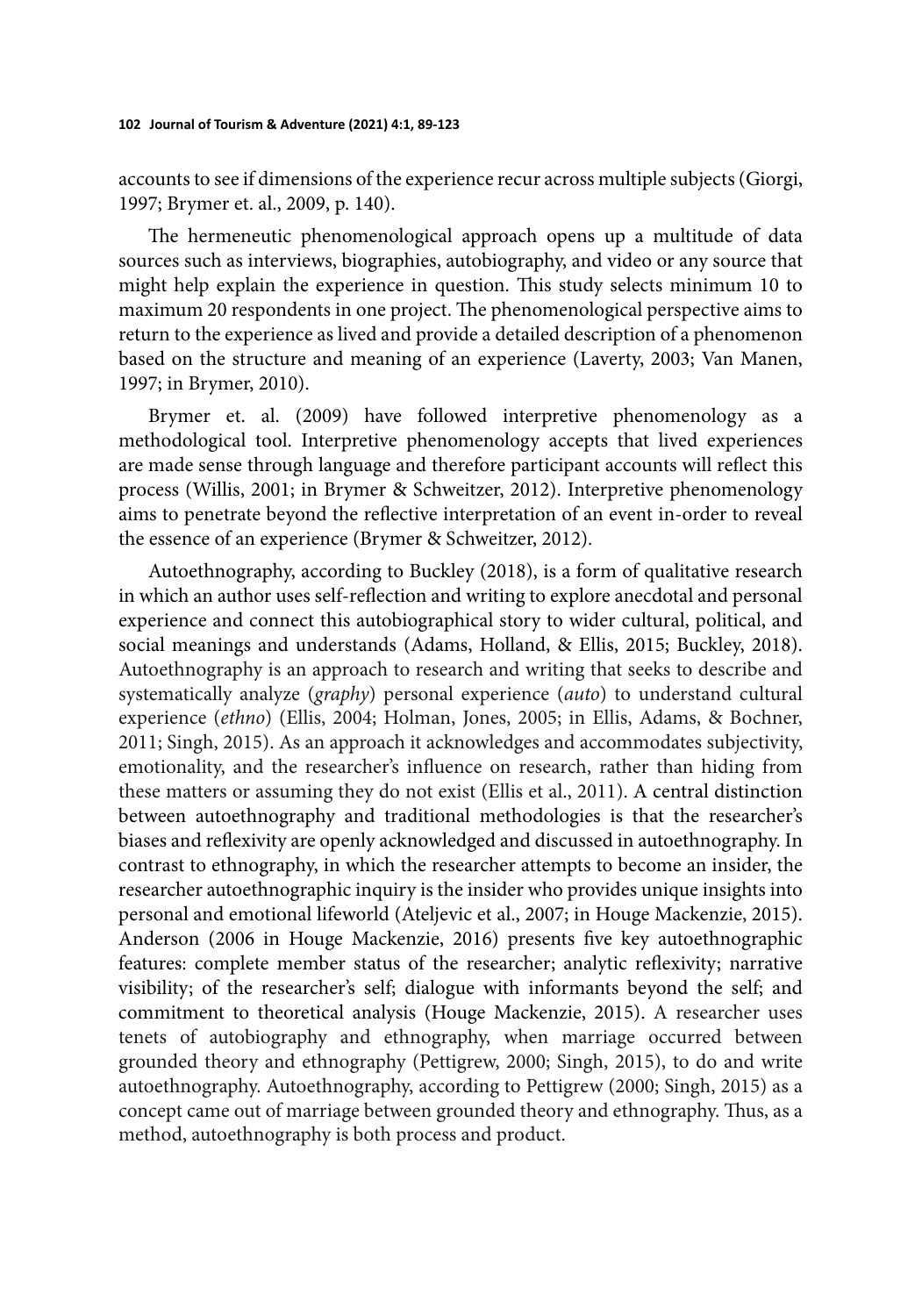A small number of sociologists, sport, have opted to produce what has been defined as autoethnographies or narratives of self. In this regard, Krizek (1998; in Sparks, 2000) wrote, "Many of us "do" ethnography but "write" in the conservative voice of science.... In short, we often render our research reports devoid of human emotion and self-reflection. As ethnographers we experience life, but we write science (p.93; in Sparks, 2000).

The practical methodology for retrospective analytical autoethnography of intense human emotional experiences is the same as for conventional ethnography (Hammersly & Atkinson, 2007; in Buckley, 2015). Analytical autoethnography is the logical continuation, narrowest but deepest (Buckley, 2015). This is a systematic study of a researcher's own experience.

# **Lifeworld approach**

Lifeworld approach has became an important theoretical concept that has captured the phenomenological experiences of the particular group in the society. Therefore, it is noteworthy to mention the importance of lifeworld approach as adopted by Brymer and Schweitzer (2017). This concept was founded by Edmund Husserl (1970) who used the term as *Lebenswelt* or lifeforms (Husserl, 1970). The notion of *Lebenswelt* referred to the world as encountered and lived in everyday life, given in direct and immediate experience independent of scientific interpretations. This theory is directly relevant to the understanding of phenomena, such as the extreme sport experience. Husserl distinguished between the world as known to science and the world in which we live, i.e., the *Lebenswelt*. The study of the lived world and our experience of it now became the primary task of phenomenology. Husserl drew attention to three features of the lifeworld (Brymer & Schweitzer, 2017):

- 1. The world of everyday experience is extended in space and time. Space and time constitute a comprehensive frame in which all the existence of our experience can be related in spatial and temporal terms with one another. Furthermore, things exhibit spatial forms as physiognomy, which is a phenomenon that has characteristics.
- 2. The lifeworld exhibits various regularities, as evidenced, for example, by the cycle of day and night altering with the change of the seasons. Things, according to Husserl, have their habits of behavior. It is not from science that we learn, for instance, that stones, when lifted and released, fall to the ground, but it is a matter of everyday experience in the lifeworld.
- 3. And thirdly, things in the lifeworld present themselves in certain relativity with respect to the experiencing subjects, e.g., a number of persons in a room perceive the same objects, but each person may perceive the objects from their own point of observation. It is through intersubjective agreement, brought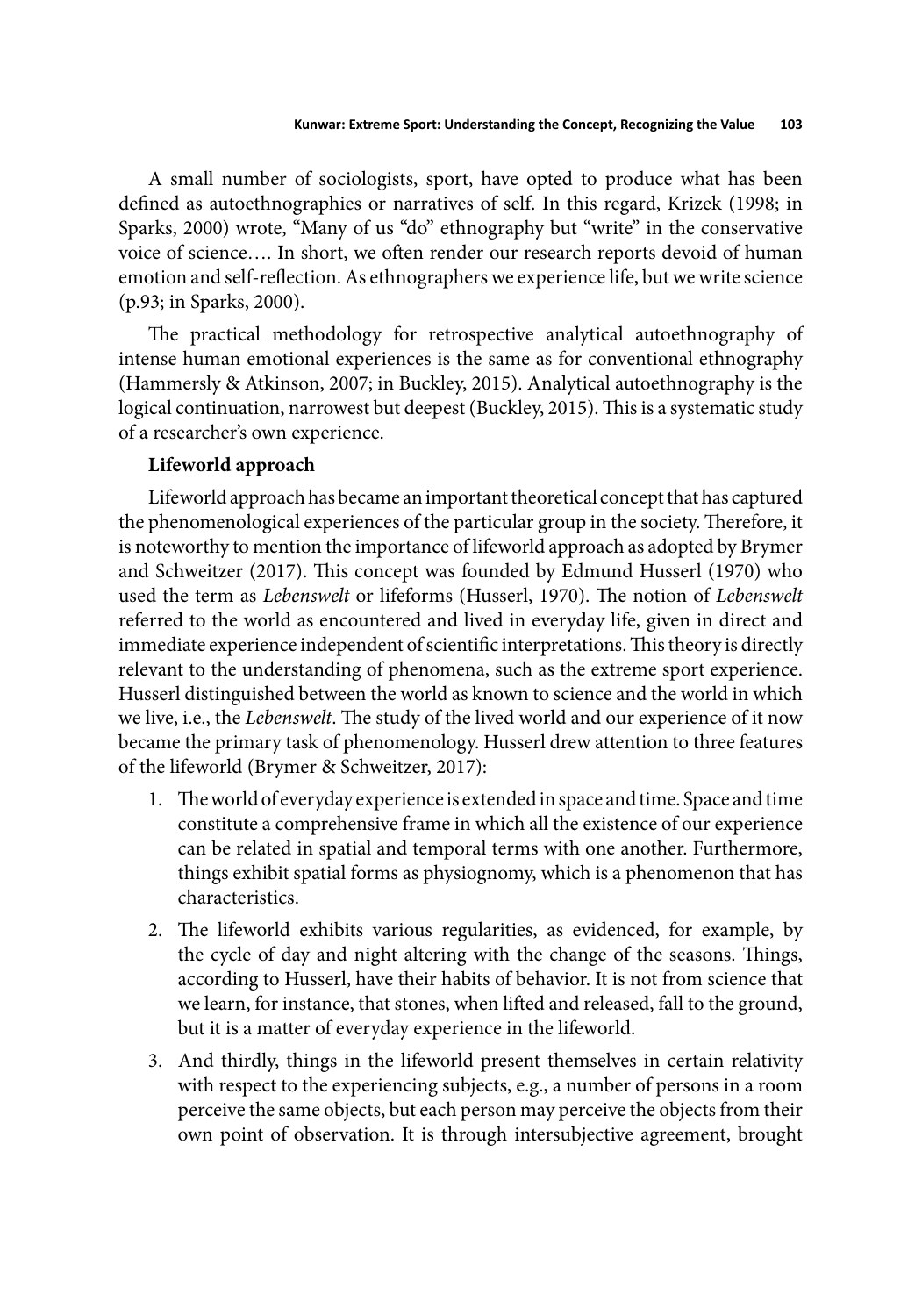about several ways, that we find ourselves living the same lifeworld, with respect to the social group, however small or large (Brymer & Schweitzer, 2017).

### **Noema and noesis**

This is another theory that has influenced to the scholars of extreme sports. They are Schweitzer and Brymer (2017) who have connected this theory with phenomenology. In *Ideas*, Husserl (1967, 2003; in Shahabi & Rassi, 2015) uses this pair of terms, "Noema" and "Noesis" to refer to correlated elements of the structure of any intentional act. Husserl says that every intentional act has noetic content. This noetic content is that mental act-process that becomes directed towards the intentionally held object. In other words, every intentional act has an "I-pole and an "object-pole. According to Husserl, noesis is the real content and real character, the part of the act that gives the character to a thing. Noema is the ideal essence of the character (Rassi & Shahabi, 2015, p. 29).

At its core, phenomenology considers that consciousness has to be conscious of something. The noema is the 'what' of consciousness, that is, the 'thing' of intentionality. The noesis is the 'how' or process through which there comes the experience and the intentional acts. The importance of this consideration is that both the noema and noesis describe the 'what' and 'how' as considered through the phenomenological attitude, as distinct from the natural attitude, where the natural attitude reflects everyday life in which people, objects and even ideas are 'just there'. There will be no question of existence rather this could be experienced as facts. From Husserl's perspective, this attitude is neither good nor bad, it simply reflects the ordinary or familiar way of being- in-the- world.

### **Theoretical constructs of nature human relationship**

Are you getting enough Vitamin N? Richard Louv (2008; in Van Heezik & Brymer, 2018) coined this term in his book "*Last Child in the Woods*," in response to growing evidence that suggests humans are increasingly disinterested with, and disconnected from the natural world. Concurrent with the literature on the extent of disconnection (Miller, 2005; Soga et al., 2016; Van Heezik & Hight, 2017; in Van Heezik & Brymer, 2018) is an ever-expanding body of literature documenting the many psychological, physical, and spiritual health benefits derived from nature contact (Keniger et al., 2013; Bratman et al., 2015; Martyn & Brymer, 2016; Frumkin et al., 2017; in Van Heezik & Brymer, 2018). In fact, human survival is inextricably linked with nature: the species and their inter-relationships that make up the fabric of ecosystems function to sustain all life on Earth.

While analyzing nature human relationship, Brymer et. al. (2009) express "Our experience-based analysis has found that extreme sports aficionados do not simply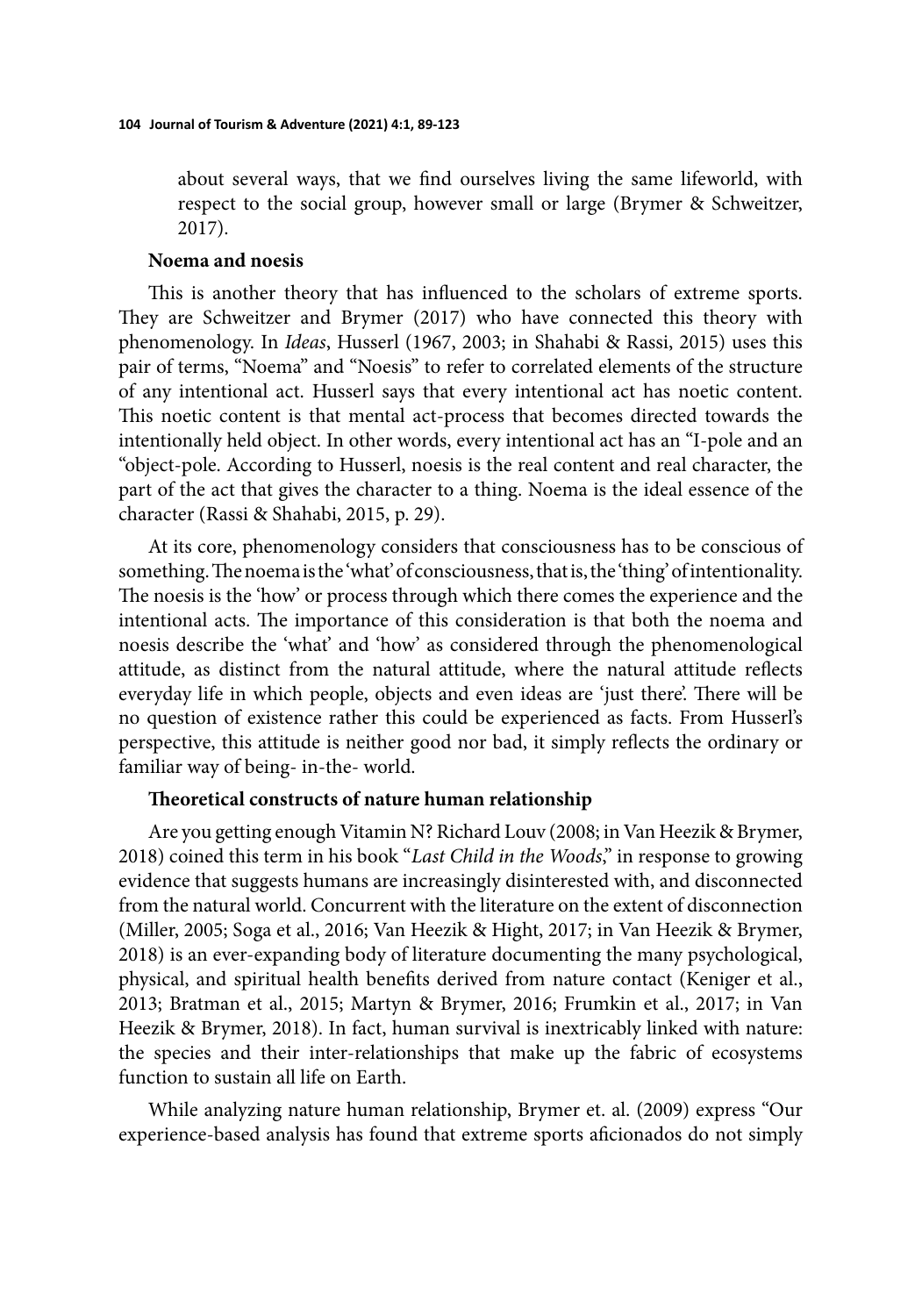view the natural world as a commodity, a stage for risk taking, or vehicle for selfgratification. On the contrary, for veteran adventure athletes the natural world acts as a facilitator to a deeper, more positive understanding of self and its place in the environment" (Brymer et. al., 2009, p. 135). In their study, Brymer et. al. (2009) further highlight on ecocentric relationship between extreme sports participation and nature by asking the question, 'How does the extreme sports participant relate to the natural world?'. The authors find that participants' descriptions of a relationship they characterized as a harmonious and rhythmical interaction between partners, an engagement some likened to a 'dance'. Through 'dancing' with the natural world, an extreme sports participant generally undergoes a transformation in selfunderstanding at the same time his or her view of nature also changes (Brymer et. al., 2009, p. 138-139).

Van Heezik and Brymer (2018) are of opinion that a culture of stewardship should be developed instead of exploitation of nature as pill and as commodity. Lifting biodiversity baselines through ecological restoration is necessary. From a psychological health perspective, what is urgently needed is a principled theoretical framework, combining ecological, and psychological related knowledge that can guide a more enlightened program of research and practice (Van Heezik & Brymer, 2018, p. 3). It in noteworthy to mention about the Norwegian environmentalist Aerne Naess (1973; in Holden, 2008, p. 59) who identified two broad philosophical approaches. 'Shallow ecology' is based upon an 'anthropocentric' view of nature, meaning that nature is viewed as being separate from humans, and its value rests purely in terms of the use it has in meeting human needs and desires. Consequently, the anthropocentric view of why the environment should be conserved or treated in a responsible way, rests solely with the benefits this would bring for humans. By contrast 'deep ecology' rejects any separation of nature and humanity, stressing their interconnectivity, and that all beings are of equal value. A value is given to nature, which emphasizes its right to existence, rather than its instrumental value. Thus, rather than assuming that society should utilize natural resources for its own benefit, deep ecologists would question the purpose of the use of those resources and whether they were really necessary or not (Holden, 2008, pp. 59-60).

The above mentioned issues of humanity and nature are captured by Schweitzer, Glab and Brymer (2018) who analyzed the various theories propounded by different scholars at different times that has put forward to understand the relationship between nature-man nexus. Schweitzer et al. (2018) found a positive relationship between experiences of nature and psychological health and wellbeing (e.g., Ulrich et al., 1991; Kaplan, 1995; Korpela et al., 2001, 2014; in Schweitzer et al., 2018, p. 2). The major theoretical frameworks drawn upon to explain the observed link include Biophilia (Wilson, 1984), Attention restoration theory (ART) (Kaplan, 1993), Stress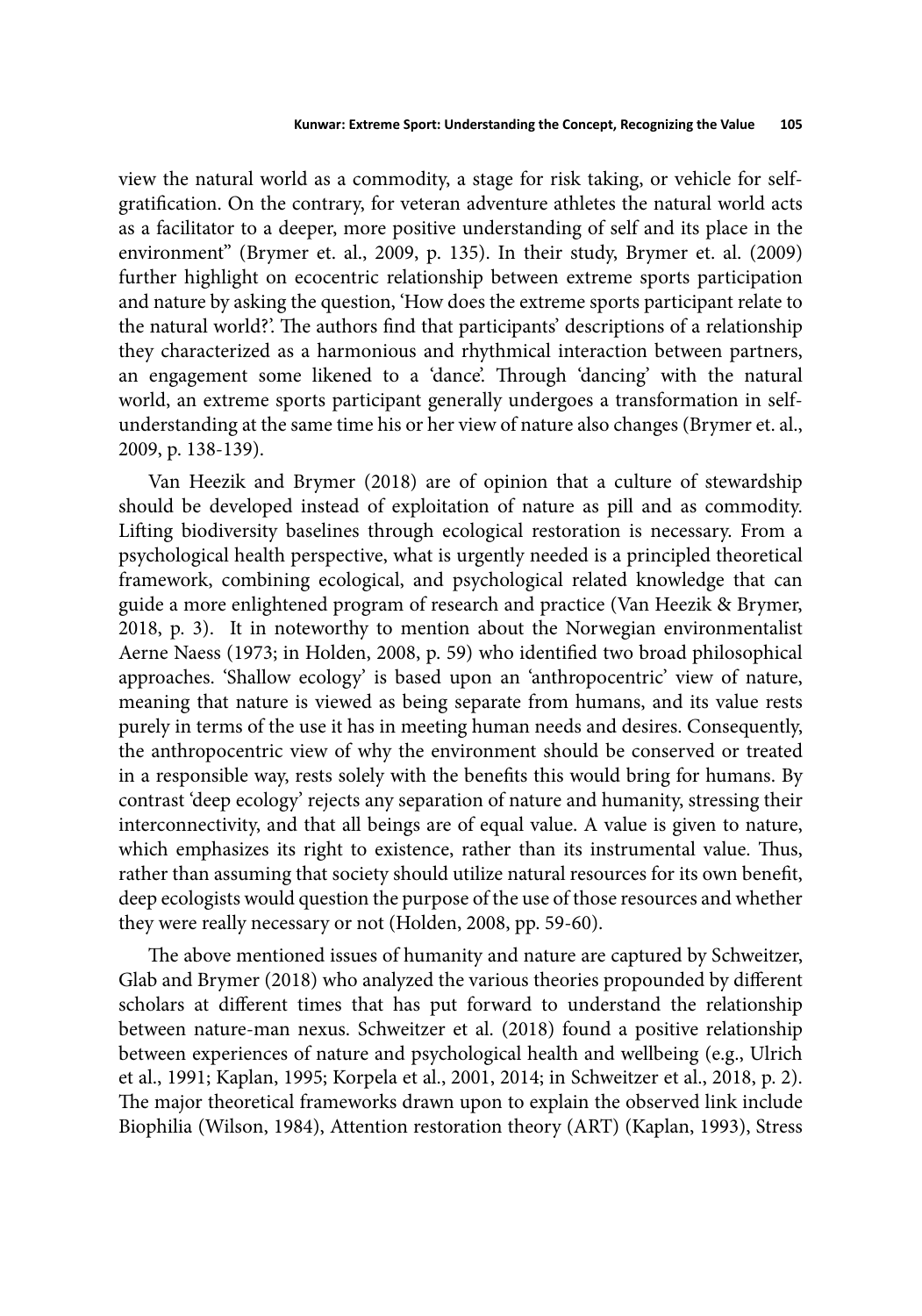reduction theory (SRT) (Ulrich et al., 1991), and Place attachment theory (Giuliani and Feldman, 1993; Giuliani, 2003; in Schweitzer et al., 2018, p. 2). Biophilia proposes that human beings have an innate affiliation with the natural world which is in turn fundamental to psychological and other domains of wellbeing (Kellert, 1997; in Schweitzer et al.,2018). From an SRT perspective interactions in natural environments reduce stress built up as a result of time spent in urban and everyday environments. Specifically, SRT claims that human beings have an evolutionary connection with nature and that specific characteristics of nature (complexity, depth, absence of threat) provide solace and the observed restorative benefits. While the SRT and Biophilic frameworks have made a considerable contribution to our understanding of the relationship between human beings and nature, critics point out that for a number of reasons these evolutionary notions do not stand up to scrutiny (Joye and van den Berg, 2011; Brymer et al., 2014; in Schweitzer et al., 2018). Attention restoration theory suggests that some environments are more conducive to restoring mental fatigue resulting from everyday urban lifestyles. The natural world on the other hand restores cognitive resources and the subsequent ability to focus because attention is held with the reduced requirement of effort. ART, though popular, might not be able to fully explain the genesis of wellbeing benefits arising out of the human-nature relationship (Hartig & Jahncke, 2017; in Schweitzer et al., 2018). Alternatively, an evolutionary perspective may be conceptualized in terms of cognitive processes, referred to as motivation and valuation (Mercado-Doménech et al., 2017; in Schweitzer et al.,2018). Motivation is thus a complex process involving both cognitive and implicit processes which play a part in the potential survival value of the human-nature process (Schweitzer et al., 2018, p. 2).

Place attachment theory is a multifaceted framework that proposes human beings develop emotional bonds with a real or imagined place. While not directly developed to explore the human-nature relationship from a wellbeing perspective the framework suggests that wellbeing can be enhanced through the effective interactions of individual characteristics and characteristics of particular places. Place attachment theory suggests that when compared to urban environments the natural world is rich in characteristics that facilitate positive emotional bonds and therefore wellbeing (Schweitzer et al., 2018).

So far as psychoanalytic theory is concerned, it is an overarching term encompassing a range of perspectives with contemporary theory being influenced by object relations and relational theorists, who adopt a two persons analytic perspective, and recognized the significance of inter subjectivity. The relational perspective proposes that human experience can be understood in terms of projective identification, which intern values counter transference as a key component of understanding "the other". This notion is consistence with Husserl's original emphasis upon the *Lebenswelt* or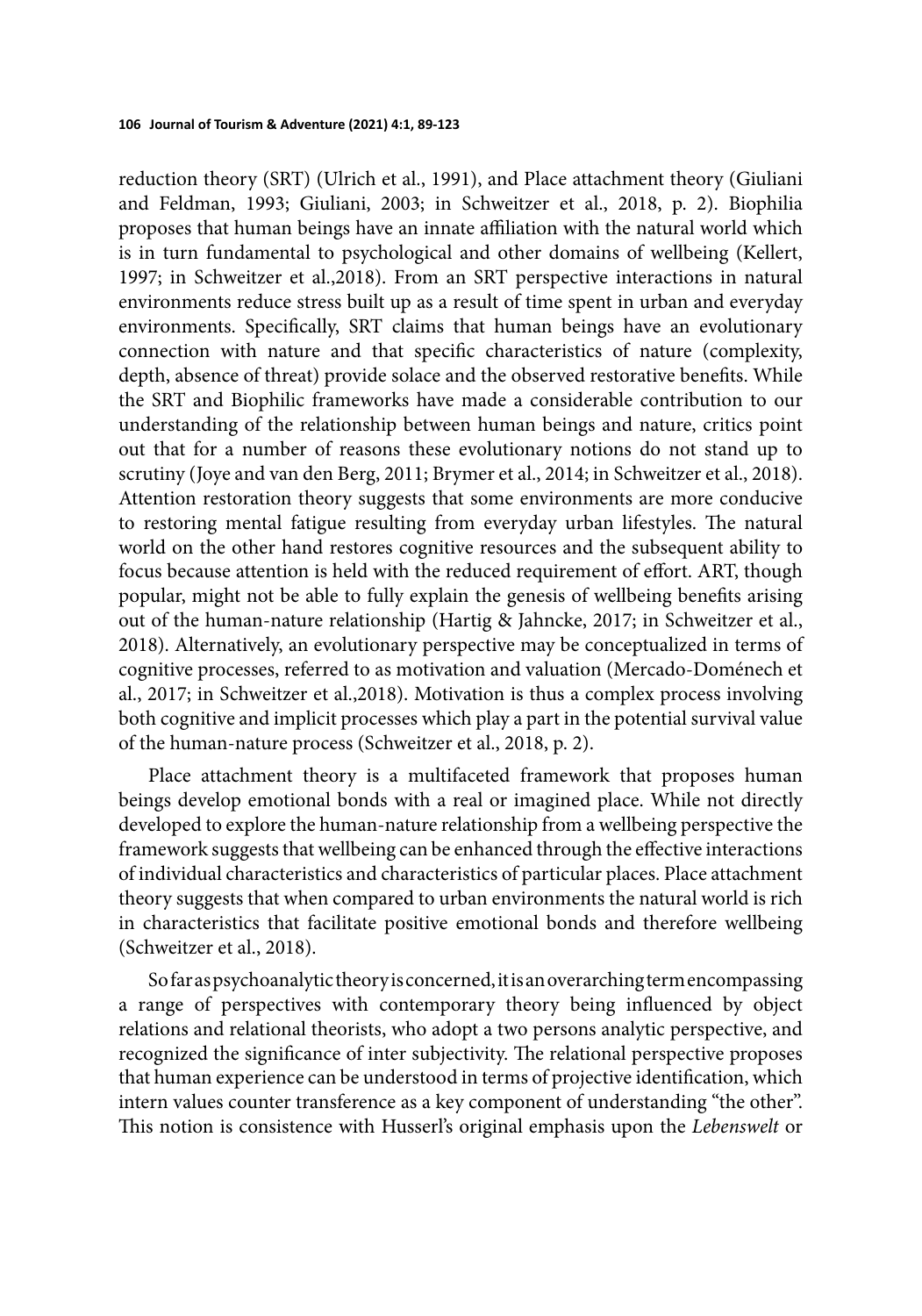lifeworld in which the direct experience of all players in human experience is valued (Schweitzer et al., 2018).

### **Wellbeing and wellness approach**

Wellbeing is a complex concept with no single definition or interpretation (Richardson et al., 2019; Shakespeare et al., 2020; in Scheyvens, Movono, Auckram, 2021). In recent years, a growing body of literature supports the idea that participation can promote psychological and physical well-being and health (Brymer & Schweitzer, 2013; Brymer et. al., 2009).

Positive psychology is concerned with understanding and fostering wellbeing by studying optimal experiences and functioning across individuals, communities, organizations, and societies (Seligman & Csikszentmihalyi, 2014; in Houge Mackenzie & Brymer,2018). Prior to the establishment of positive psychology as an official branch of psychology, Ryff (1989; in Houge Mackenzie, 2018) proposed a model of psychological well-being that included personal growth, self-acceptance, life purpose, mastery, autonomy, and positive relationships.

In positive psychology literature, wellbeing has generally been approached from two distinct perspectives: hedonism and *eudaimonia*. Hedonic well-being consists of pleasure, positive emotions, and avoidance of pain (e.g., Waterman, Schwartz & Conti, 2008; in Houge Mackenzie & Brymer, 2018). Conversely, Eudaimonic wellbeing encompasses meaning, purpose, optimal functioning, self-realization, and flourishing (Huppert & So, 2013; Ryan & Deci, 2011; in Houge Mackenzie & Brymer, 2018). While connecting these approaches, Huta and Ryan (2010; in Houge Mackenzie & Brymer, 2018) argued that the pursuit of eudaimonic wellbeing results in a more complete and meaningful life and fosters a more stable and enduring hedonism happiness. Eudaimonic benefits have been shown to stem directly from the immediate satisfaction of basic psychological needs for autonomy, competence, and relatedness (Ryan, Huta, & Deci, 2013; in Houge Mackenzie & Brymer, 2018).

Christopher and Hickinbottom's (2008; in Filep et al., 2013) review shows that there are two dominant conceptions of well-being in psychology: the subjective well-being (SWB) theory, which suggests well-being is mostly pleasure, and second, the authentic happiness theory (Seligman, 2002; in Filep et al., 2013, p.35) and its extension PERMA (positive emotions, engagement, relationships, meaning and achievement) (Seligman, 2011; in Filep et al., 2013). Seligman's conceptions integrate the hedonic aspects (positive emotions) with the eudemonic aspects (meaning and sense of achievement).

 Both SWB and PERMA models have been applied to the investigation of tourist wellbeing (Nawijin, 2011; in Filep et al., 2013). However, Seligman's (2002, 2011)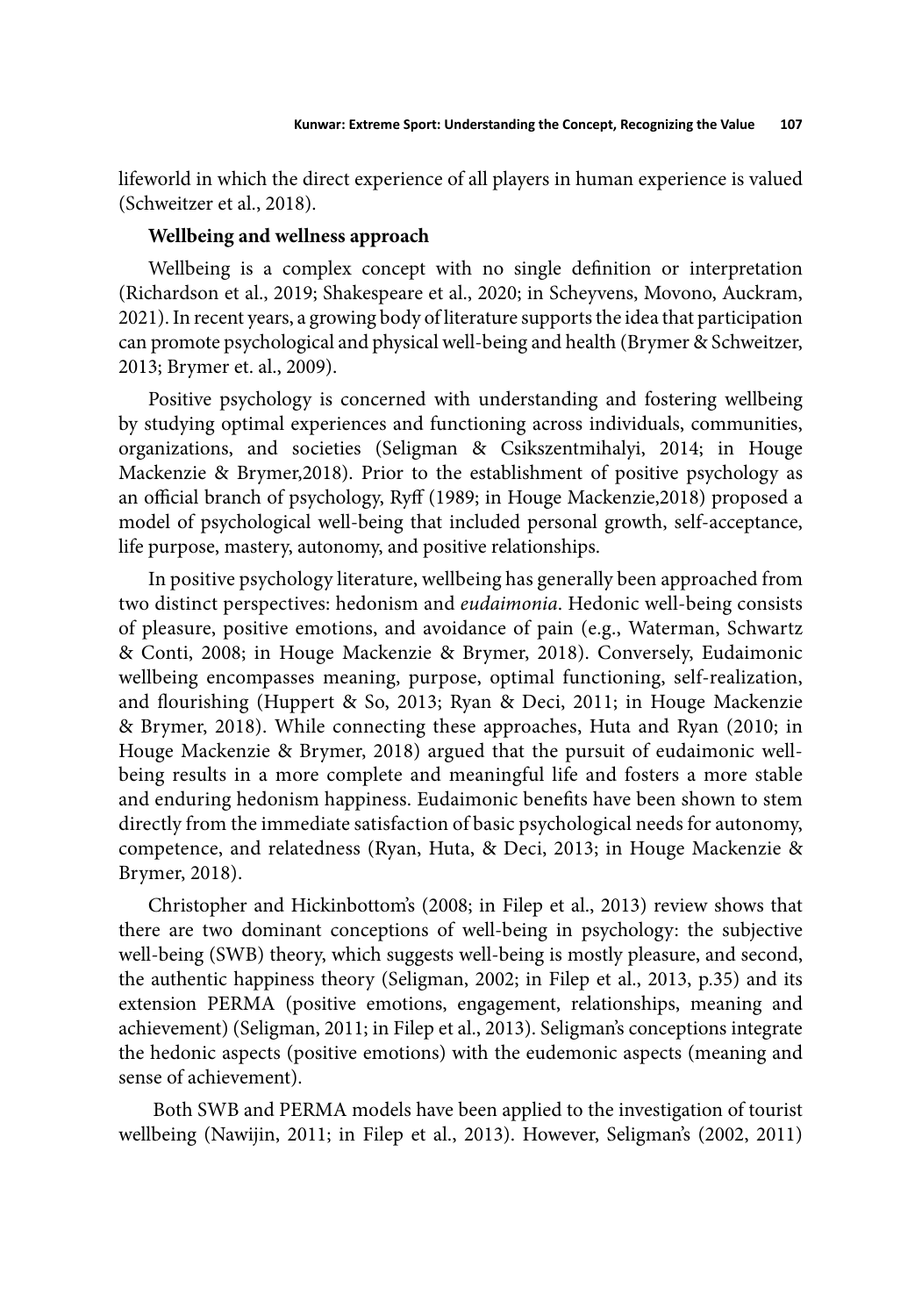conceptions of wellbeing have received less attention in adventure tourism contexts (Kler & Tribe, 2012; in Filep et al., 2013). But there is room for Seligman's authentic happiness theory and PERMA model to receive more attention in adventure tourism research. It can be argued that the authentic happiness or PERMA conceptualization includes more relevant theoretical constructs (positive emotions, engagement, and a sense of meaning) that better explain wellbeing in relation to adventure tourist experiences than SWB.

Extreme sport participants directly relate their experience to positive personal changes. For Ogilvie (1974), participants are "extremely autonomous people who march to their own beat" (p 93; in Brymer & Oades, 2009). Participation in extreme sports, as Brymer (2009) strongly believed that the notion of 'no fear' and 'extreme Dude' are reframed as courage and humility.

Another typical response is that participation at such an extreme level teaches humility (Ahluwalia, 2003; Muir, 2003; Breathers, 1999; in Brymer & Oades, 2009). Humility is "characterized by an accurate assessment of one's characteristics, an ability to acknowledge limitations, and a 'forgetting of the self' (Tangey, 2005, p. 411; in Brymer & Oades, 2009, p. 2; Brymer, 2009, p.48). For Gonzales (2003; in Brymer & Oades, 2009) humility is an essential element for successful participation in extreme environments. Gerber (2002; in Brymer & Oades, 2009; Brymer, 2009, p.48) argued that to be truly humble, we must be in contact with something greater and perhaps more powerful, not just larger, than self.

Courage, in physical terms, is considered to be "the ability to overcome the overwhelming fear of harm or death" (Lopez, Koetting O'Byrne, & Petersen, 2003, p. 186; in Brymer & Oades, 2009, p. 3; Brymer, 2009, p.48). Those who modeled high sensation-seeking behavior and who demonstrated mastery, positive feelings and little fear in high-risk situations are regarded as fearless. Overconfident people feel little worry before a high-risk situation but have greater feelings of fear preceding further similarly risky situations. Courage, then, is about facing fears and taking risks (Lopez et al., 2003; in Brymer & Oades, 2009; Brymer, 2009, p.48).

Emerging research (Clough, Houge Mackenzie, Mallabon, & Brymer, 2016) suggests that adventurous physical health and wellbeing in a variety of ways. The literature suggests that adventurous physical activities generally provide the following benefits:

- 1. Increase positive psychological outcomes such as positive affect, self-efficacy, and resilience.
- 2. Provide opportunities to overcome challenges and have optimal experiences.
- 3. Provide opportunities to fulfill basic psychological needs of anatomy, competence, and relatedness.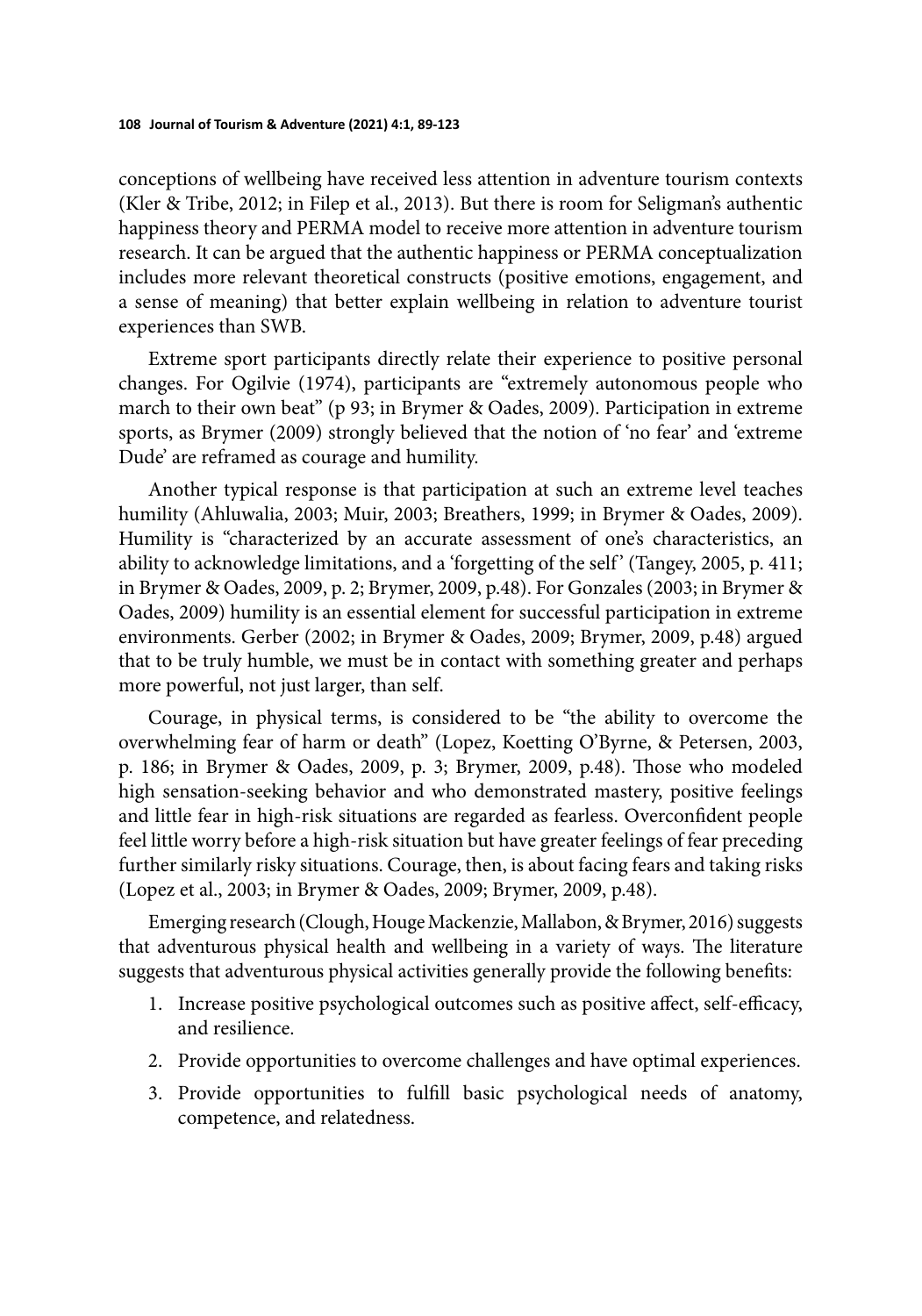- 4. Facilitate feelings connections to nature (as they normally occur in natural settings.
- 5. Increase physical activity levels.
- 6. Provide opportunities for participants to experience intense emotions.

Each of these elements has been shown to promote wellbeing or health. Based on the literature reviewed, Clough et al. (2016) conclude that adventurous physical activities may be viable wellness promotion tools that should be included in largescale preventive health strategies (Clough et al., 2016).

Exposure to nature has been shown to improve emotional wellbeing and relieve stress (Leather,et al. ,1998; in Brymer,Cuddihy & Sharma-Brymer, 2010), increase positive mood (Maller, Townsend, Pryor,Brown & St.Leger, 2006; in Brymer, Cuddihy & Sharma-Brymer, 2010), enhance life skills (Mayer & Frantz, 2005; in Brymer et al., 2010), reduce mental fatigue and increase concentration (Maller et al., 2008; in Brymer et al., 2010). The desire to seek out brief nature-based experiences is increasing 2001; in Brymer et al., 2010). While this trend has been in practice in the Western countries for some time now mostly for leisure (Scherl, 1989; in Brymer et al., 2010), developing countries are catching up. This is especially true for young adults coming from a fastpaced city lifestyle. Researchers have found that wilderness experiences improve selfperception (Young & Crandall, 1984; in Brymer et al., 2010), self-concept (1984; in Brymer et al., 2010), and improved occupational, emotional, physical and intellectual wellness (Moore, 1990; Priest, 1990; in Brymer et al., 2010).

Human wellness is defined as the positive component of optimal health (Corbin, Welk, Corbin, & Welk, 2009, p.4; in Brymer et al., 2010). Good health will be freedom from illness and disease. Human wellness is generally considered to be the integration of various dimensions. The most common of these dimensions are emotional wellness, physical wellness, social wellness, intellectual wellness, occupational wellness, and spiritual wellness (National Wellness Institute, 2009; in Brymer et al., 2010). Emotional wellness is conceptualized as "an awareness and acceptance of feelings, as well as a positive about life, oneself and the future" (Roscoe, 2009, p.218; in Brymer et al., 2010). Physical wellness is also about physical states and a focus on the journey towards realizing personal potential (Roscoe, 2009; Suckley, Noonan, & Miller, 2000; in Brymer et al.,2010). Social wellness emphasizes the quality of interactions with others. A socially well person cultivates effective relationships that enhance the quality of life for all people involved and is willing to both receive and give support (Corbin et al, 2009; Horton & Snyder, 2009; in Brymer et al, 2010). Intellectual wellness concerns learning for learning's sake. A person who is intellectually well searching for mental stimulation for its own sake ((Horton & Snyder, 2009). Occupational wellness describes the fit between the workplace and the worker. Spiritual wellness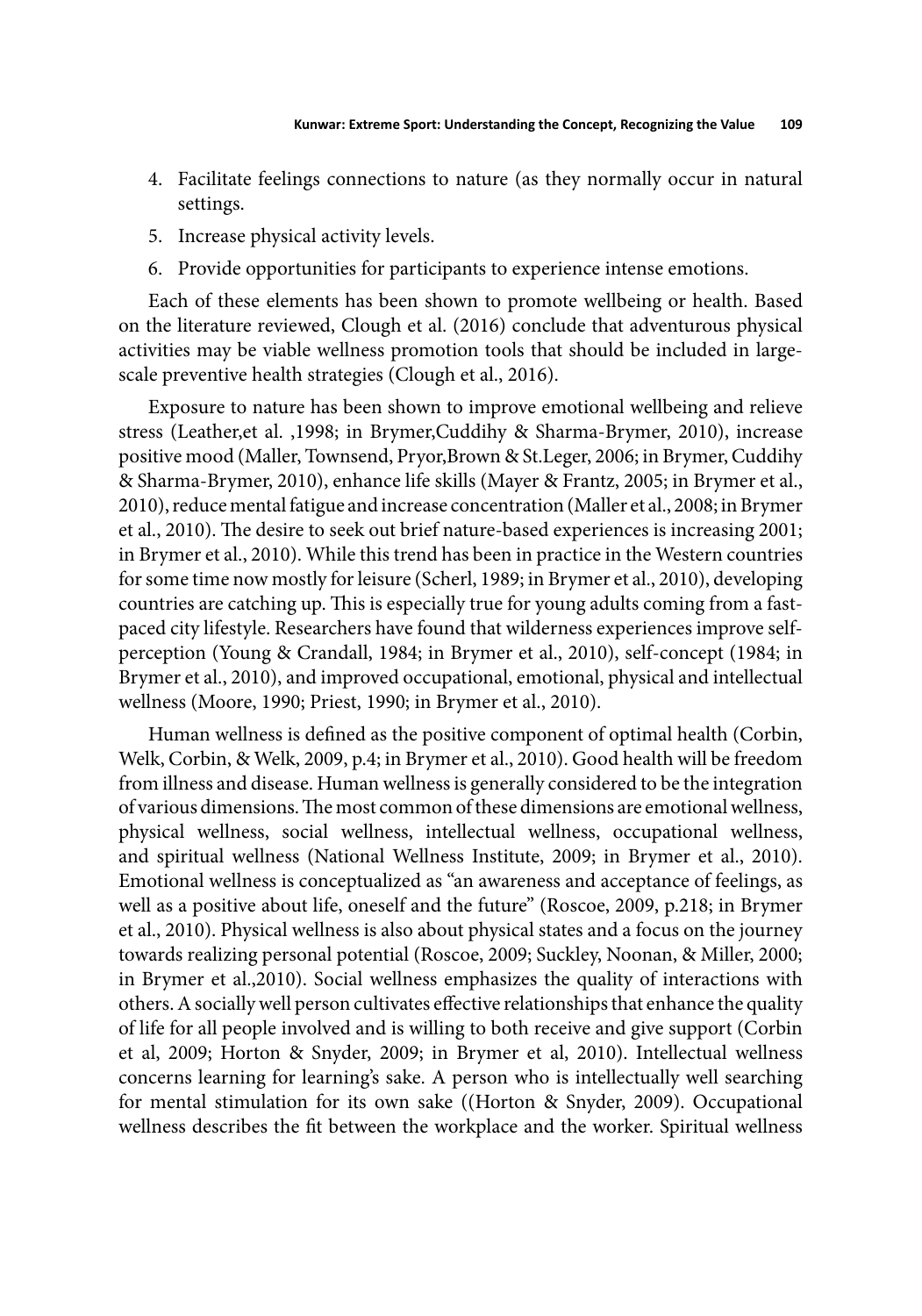is the realization of a shared connection to greater power and the search for purpose and meaning. To be fully healthy beings we must establish an intimate relationship with the natural world (Glendinning, 1994; in Brymer et. al., 2009).

# **Body and extreme sport**

The body is very important in extreme sport. The body is the source, medium, and outcome for the thrill and pleasure. The body is often put at considerable risk in extreme sport. The body is powerfully socialized. Indeed, without an appreciation of the body in extreme sports one cannot understand these activities more generally. Therefore, it is quintessential to understand what human's body is? In the humanities and social sciences, "the body" is a complicated interaction between biology and society. The body helps to shape the mind as well as the mind shapes the body so that it is called the "lived body". In the past two decades, the body has become an important subject of study in the field of anthropology, psychology, sociology, literary criticism, history, and cultural geography, and others, i.e., sports and physical culture-extreme sports. Booth & Thorpe (2007) have explored the body in extreme sports through social theory and condensed it into three dimensions of human activity: that of practical bodies, interacting bodies, and storied bodies. Participants in extreme sports immerse their bodies in specific practical engagements with the world. Perhaps the most refined perspective of the practical body is that developed by the French sociologist Pierre Bourdieu (1990; in Booth & Thorpe, 2007) which he called "logic of practice" (Bourdeau, 1990; in Booth & Thorpe, 2007). The second fundamental observation of the extreme sporting body is that it constantly and significantly interacts with other bodies, selves, objects, and its environment. In this regard, the bodily behavior in relation to a specific sport reflects the ritualized idiom in their particular domain called "body idiom" that refers to the way in which these meanings are shared by both performer and the valued observer of the behavior (Booth & Thorpe, 2007). The third fundamental of the body in extreme sports is that it becomes storied. Cobley reflects the widely held view that "wherever there are humans there appear to be stories"(Cobkey, 2001, p.2; in Booth & Thorpe, 2007).

### **Mental toughness approach**

Extreme sports are also connected with adventurous activities. In this regard, Clough et al. (2016) have written that mental toughness offers a way of integrating many aspects of the adventure activity domain, but perhaps more importantly, it highlights the importance of individual differences in the choice of, and the potential benefits derived from, leisure pursuits. Mental toughness itself has been described as a "narrow personality trait" (Clough & Strycharczyk, 2012; in Clough et al., 2016) and has a clear genetic basis (Clough, Earle, & Sewell, 2002; in Clough et al., 2016). Individuals who score highly on mental toughness are excited by the challenge and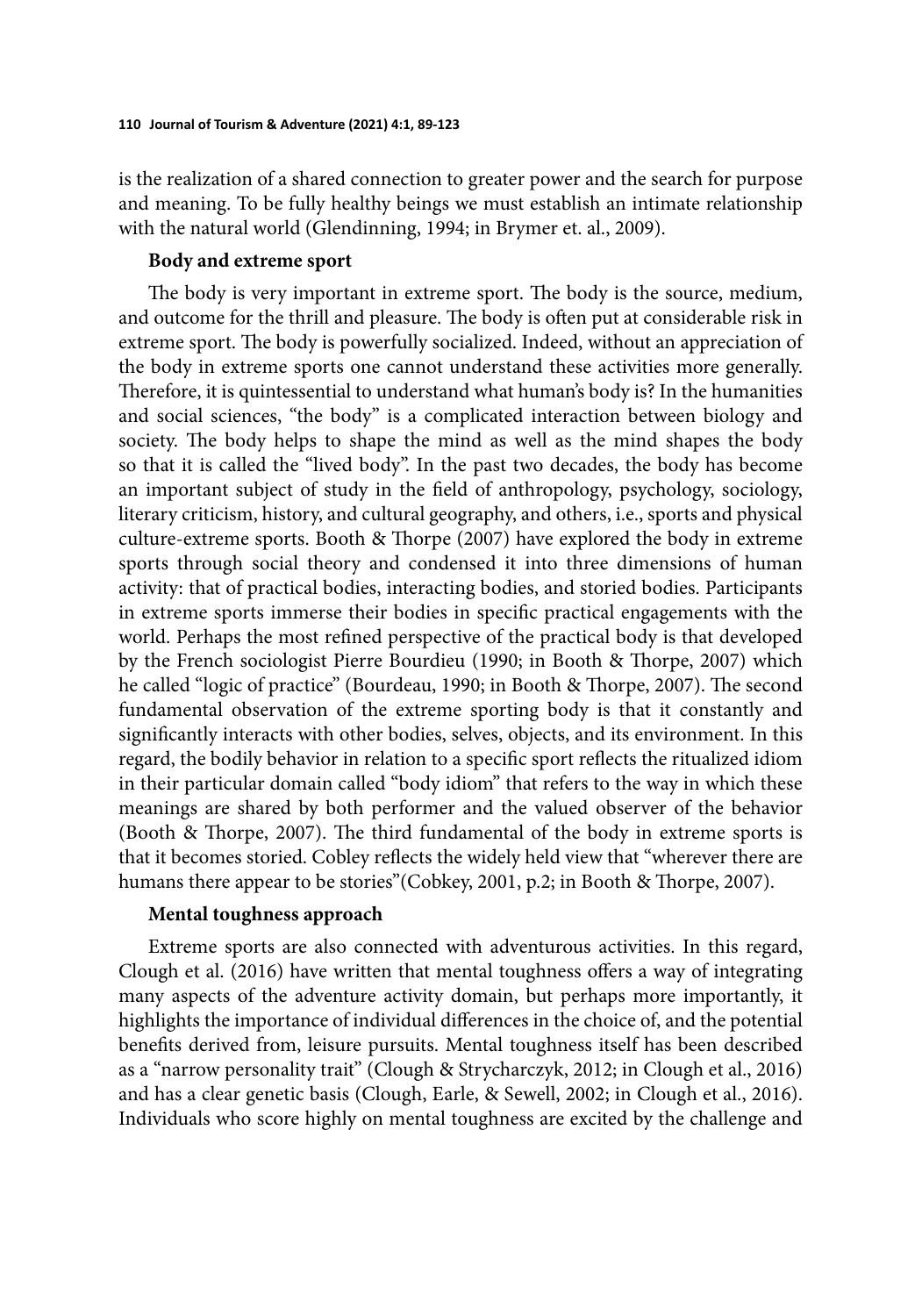therefore may be drawn to Adventure. Applying the concept of mental toughness to the field of adventure provides an opportunity to integrate the extant literature regarding stress, risk, resilience wellbeing. Arguably, the most widely used model of mental toughness is the 4' C's model (Clough et al., 2002; in Clough et al., 2016). In the 4 C's model, overall mental toughness is a product of four central pillars: *challenge*: seeing challenge as an opportunity; *confidence*: having a high level of selfbelief; *commitment*: having the ability to stick to tasks; and *control*: having the belief that you control your own destiny.

# **Fear and emotion**

The most commonly associated emotion with extreme sports is fear. Fear refers to a feeling state in which there is both a subject and an object. In extreme sports, this involves the potential destruction of the physical self. Adults are supposed to control their intense emotions, fear is supposed to be curtailed (Ellias & Dunning, 1986). In extreme sports, the general assumption is that participants must have either an unhealthy relationship to fear or they must be pathologically fearless (Brymer & Schweitzer, 2012, p.479). Fear is a crucial and potentially aversive part of the extreme sport experience.

Fear is not a protagonist but represents a stage which can be recognized and transcended. From an evolutionary perspective fear is related to survival (Ewert, 1986; in Brymer & Schweitzer, 2012, p. 484). Those who were 'too fearful to face the do-or-die world outside' (Marino, 2001, p. 1; in Brymer & Schweitzer, 2012, p. 484) probably starved. For Ewert (1986: 45) a 'successful' society is one which tends to 'insulate itself from both environmental (e.g., cold, dark, hunger) and societal/ psychological (e.g., confrontation, alien cultures) fear'. Paradoxically, Ewert (1986; in Brymer & Schweitzer, 2012, p. 484) noted that by facing and overcoming fear a person can gain valuable self-knowledge and personal growth.

Fear has been interpreted as a positive contribution to personal growth and the development of authenticity (Arnould & Price, 1993; in Brymer & Schweitzer, 2012, p. 484). For example, Arnould and Price (1993, p. 29; in Brymer & Schweitzer, 2012, p. 484) noted that participants on a whitewater raft trip experienced fear which helped to cement a sense of self.

Their concerns carry an undercurrent of fear of rafting - that this is something they might die doing. Such fears contribute to [a] perception of the experience as extraordinary and set the stage for a rise of intensification that extends and renews the self (Brymer & Schweitzer, 2012, p. 484).

In adventure studies, risk has become the central theme that has attracted the concerned participants and researchers. Human beings are recognized as risk-takers and risk-avoiders. But,in adventurous nature sports, risk and sensation-seeking are recognized as the key motivators thus paying attention to risk-taking and risk-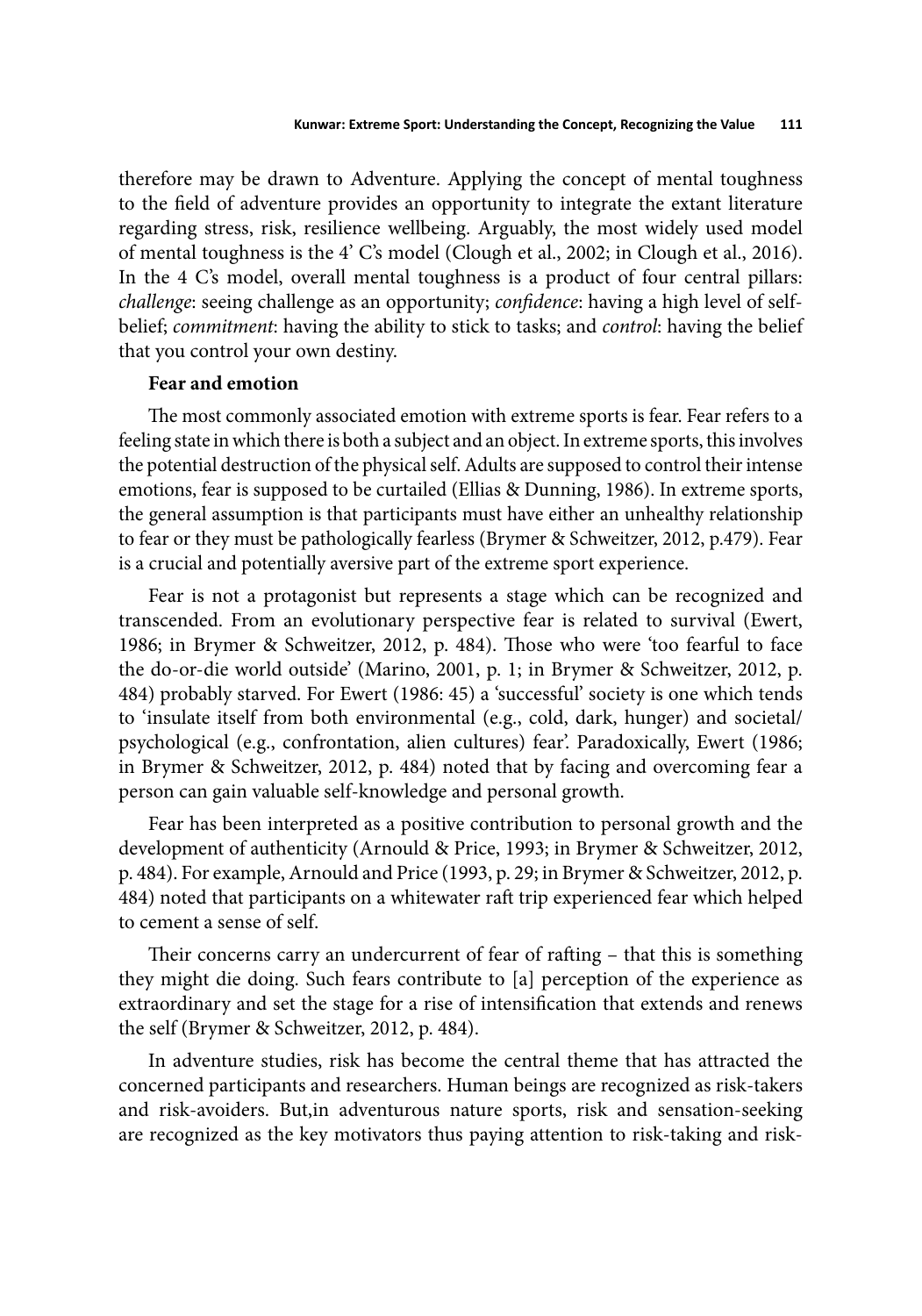seeking behavior. From an anthropological perspective, Clark (1986; in Mackenzie & Brymer, 2018) differentiated between the inevitable risk-taking that occurs in life, and risk-seeking involved that is deliberate and easily avoidable Clark (1986), and Foster (1993) identified risk-seeking through the adventure as one way of attaining high levels of emotional arousal. Risk-seeking is a deliberate way of inducing the emotional arousal that risk- taking generates...both pleasurable and unpleasurable excitement are involved in risk-seeking (Foster, 1993; in Mackenzie & Brymer, 2018). Risk-taking, danger, and control, although it is considered a traditional concept, were central to Ewert and Hollenhorst (1989).

### **High-risk sport and tragedy**

If extreme sport is a high-risk sport, high risk can refer to spatial dimensions, based on "extreme locations-wilderness, remoteness, the forbidden'' (Tomlinson et al., 2005; in Cohen et al., 2018). Sport, where participants compete with the natural elements in locations with snow, hills, canyons, islands, mountains, rivers, or volcanoes would fit into the category of "high risk" sport, e.g., extreme skiing and whitewater rafting (Cohen et al., 2018, p.4). Both high-risk sport and extreme sport are defined as any sport where one has to accept a possibility of severe injury or death as an inherent part of the activity.

The most important sociological phenomena affecting perceptions of risk and hazard in mountaineering is the "risky shift" phenomena. Risk-taking is a valued form of behavior among climbers because it creates mental stress essential for promoting optimal performance. However, risk-taking also spawns several phenomena which promote the acceptance of higher levels of risk. When a group verbalizes its decision concerning a risky situation, the group's decision tends to be riskier than the individuals would have recommended privately (Cartwright) (Helms, 1984).

High-risk sports, usually defined as those in which one has to accept the possibility of severe injury or death as an inherent factor (Breivik,1995; in Castnier, Le Scanff , & woodman, 2010), are demanding activities that require specialized equipment and training to manage the risks involved (Fiffe & Peter, 1997; in Castanier et al. 2010, p. 478).

In the study of extreme sport, risk has been highly focused and so many other areas are overlooked. Most theoretical explanations assume that participation reflects a desire for thrills, excitement, or adrenaline-seeking. However, emerging research indicates that these explanations are oversimplifications (Brymer  $\&$  Oades, 2009; Willig, 2008) and do not reflect the lived experience of participants who refute the thrills and adrenaline notion and instead describe participation as meaningful and life-enhancing (Brymer & Schweitzer, 2013; Brymer et. al., 2009).

Risk-taking behavior has been defined by the reviewers as either a socially unacceptable volition behavior with a potentially negative outcome in which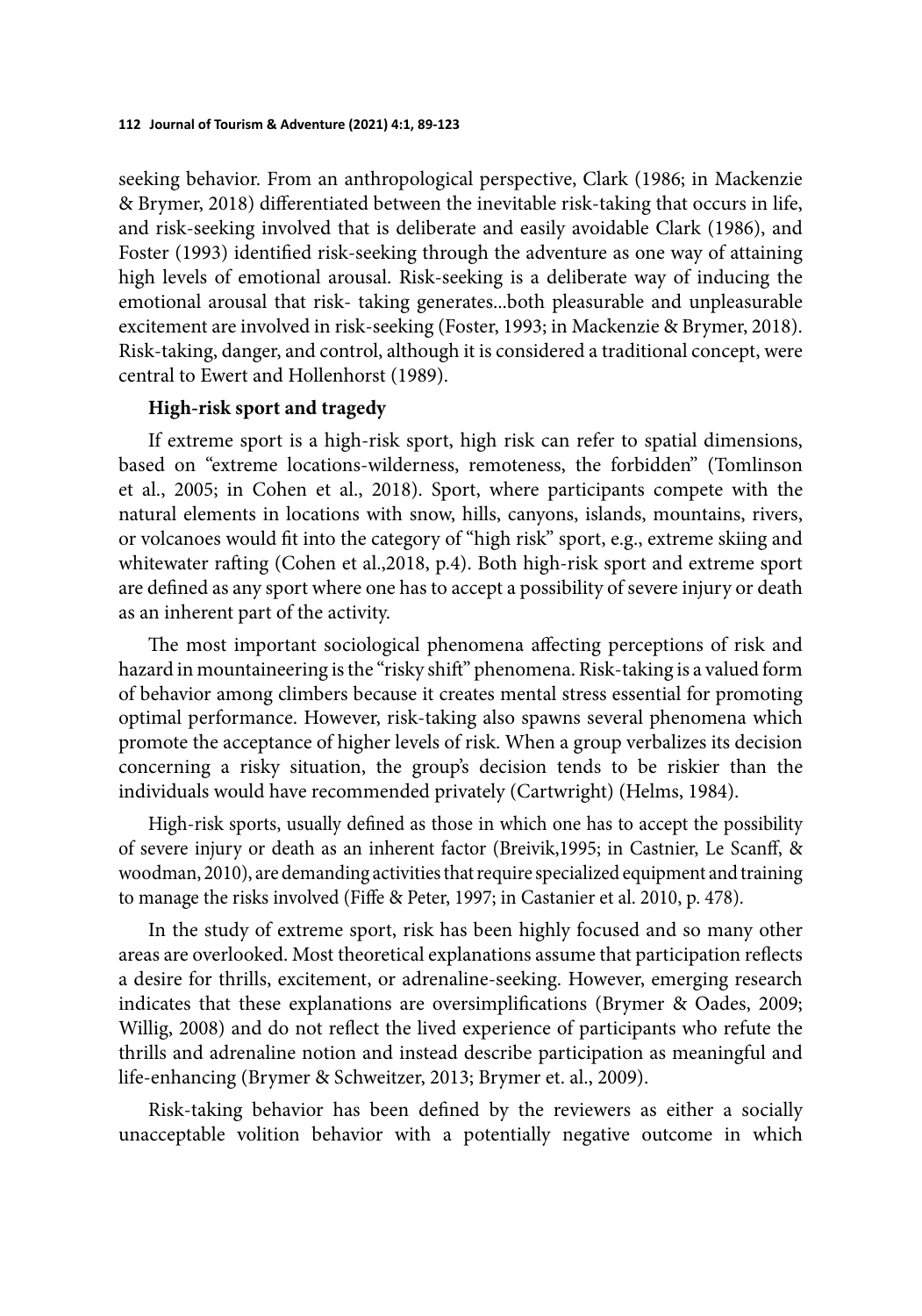precautions are not taken (e.g., speeding, drinking, and driving) or a socially accepted behavior in which the danger is recognized (competitive sports, skydiving) (Turner, McClure, & Pirozzo, 2004)

Risk-taking research has largely focused on dis-inhibition behaviors, which are perceived as socially unacceptable volition behaviors (e.g., dangerous driving, drugtaking, gambling, promiscuous sex) in which individuals take insufficient precaution and from which the outcomes are potentially negative (Castanier et al., 2010). Risk is a culturally constructed phenomenon stemming from modern society's deep-seated aversion for, and obsessive desire to be 'liberated' from uncertainty (Davidson, 2008; Fairlie, 1989; in Brymer, 2010). Risk was initially a construct used to understand outcome probability and magnitude in gambling (Creyer, Ross, & Evers, 2003; Davidson, 2008). As modern society has become a negative descriptor synonymous with the unacceptable face of danger and society's primary preoccupation about 'rendering it measurable and controllable (Davidson, 2008, p.6). Society has become so preoccupied with risk reduction that activities not immediately accepted by the majority are instantly labeled undesirable (Brymer, 2010)

Extreme level activities involve higher skill, focus, and risk, but if the skill proves inadequate, the consequences are unlikely to prove fatal, unless the participant is unlucky. Extreme activities involve the continuous application of the highest-level skills and concentration in order to avoid any error, and any failure is likely to prove fatal unless the participant is specially lucky. In many activities any error is likely to cause an immediate and irremediable disaster. Falling on a free solo climb or hitting a cliff during proximity, wingsuit flying commonly permits no recovery or rescue. This provides a distinction that corresponds to that adopted in previous phenomenological research (Brymer, 2005; in Buckley, 2018), but is itself independent of the psychology of the participants.

Public attention in high-risk sports generally focuses on tragedies and as such are highly emotive and sensationalized. Dramatic accounts of accidents and hardships often lead to fierce debates on the merits and ethics of these sports (Monasterio, 2007).

The number of high-risk fatalities were reported in the United States from 1978 through 1980 (Societies and Actuaries, 1983; in Celsi, Rose, & Leigh, 1993). During that period an average of 49 skydivers (one per every 700 participants), 50 mountain climbers (1/1,000), 122 scuba divers (1/100,000), 41 ultralight aircraft pilots (1/ 250), and 27 hang glider pilots (1/1,250) were killed each year. Countless others were injured (Celsi et al.,1993).

In 1996, 16 people died on Mt Everest, including eight in one day (Southerland, 2006; in Brymer, 2013, p.111).In 1999, 21 people died on a canyoning trip in Switzerland (Cater, 2006; Brymer, 2013).in April 2008, six students and a teacher died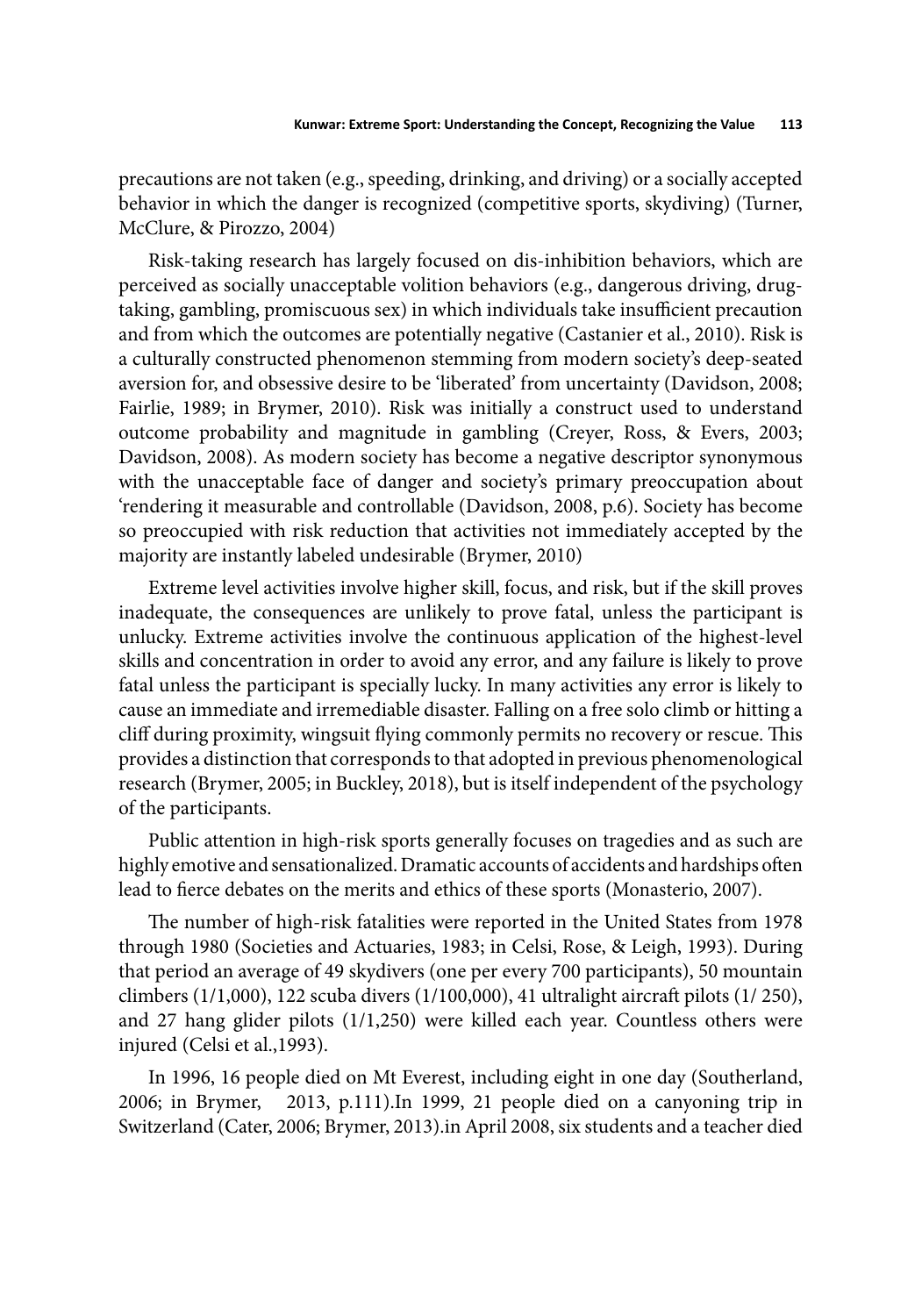in a New Zealand canyoning disaster (Watson et al.,2008; in Brymer,2013), and in May 2008, the Independent Newchapel, (UK) (Judd,2008; in Brymer,2013) reported the drowning of a young back paper while river surfing. Despite such stories, extreme sports are enjoying incredible popularity while more traditional sports are struggling to retain members (Pain & Pain, S33).

In 1996 on the same mountain, Texan pathologist Beck Weathers walked to safety despite twice having been deemed "essentially dead". Over time 245 mountaineers have died in their quest to climb New Zealand's highest mountain, Aoraki/ Mt Cook, and more than one thousand in their quest for Europe's highest peak, Mt Blanc. Australian sea kayaker Andrew McCauley tragically died attempting the first solo-crossing from Australia to New Zealand. BASE jumping is probably the most dangerous sport in the world and involves parachute jumping from either tall natural features or man-made structures. The parachute is initially closed and is opened after a (short) free fall. A comprehensive database of BASE jumping fatalities reveals that 175 jumpers have died since the sport began (approximately 30 years ago) (Monasterio, 2007).

### **Outdoor education**

For educators to maximize the learning potential of outdoor activity, we must come to better 'understand the psychological and emotional connections between humans and the natural world' (Stremba & Bisson, 2009, p. 345; in Brymer et. al., 2009, p. 136) and how these connections might be facilitated.

Outdoor education or adventure education follows the experiential philosophy of learning by doing. It takes place primarily, but not exclusively, through involvement with the natural environment. In outdoor education, the emphasis on learning is placed on relationships concerning people and natural resources. Four types of relationships in outdoor education have been identified: interpersonal, intrapersonal, ecosystems, and existing (Priest, 1986; in Priest & Gass, 2018). Interpersonal relationship refers to how people get along in a group or two or more. Aspects of these relationships include communication, cooperation, trust, conflict resolution, and problem-solving. Intrapersonal relationships refer to how individuals get along with themselves. Aspects of these relationships include self-concept, confidence, and self-efficacy. Eco-systemic refers to the interdependence of living organisms in an ecological system. Aspects of these relationships include basic biological concepts, such as the web of life, the food chain, and the energy pyramid. Ekistic relationships refer to the key interactions between human society and the natural resources of an environment or how people influence the quality of the environment (e.g., water pollution or strip mining) and how the environment influences the quality of their lives (e.g., clean drinking water or beauty). Historically, two branches of outdoor education have been identified; adventure and environmental (Priest & Gass, 2018).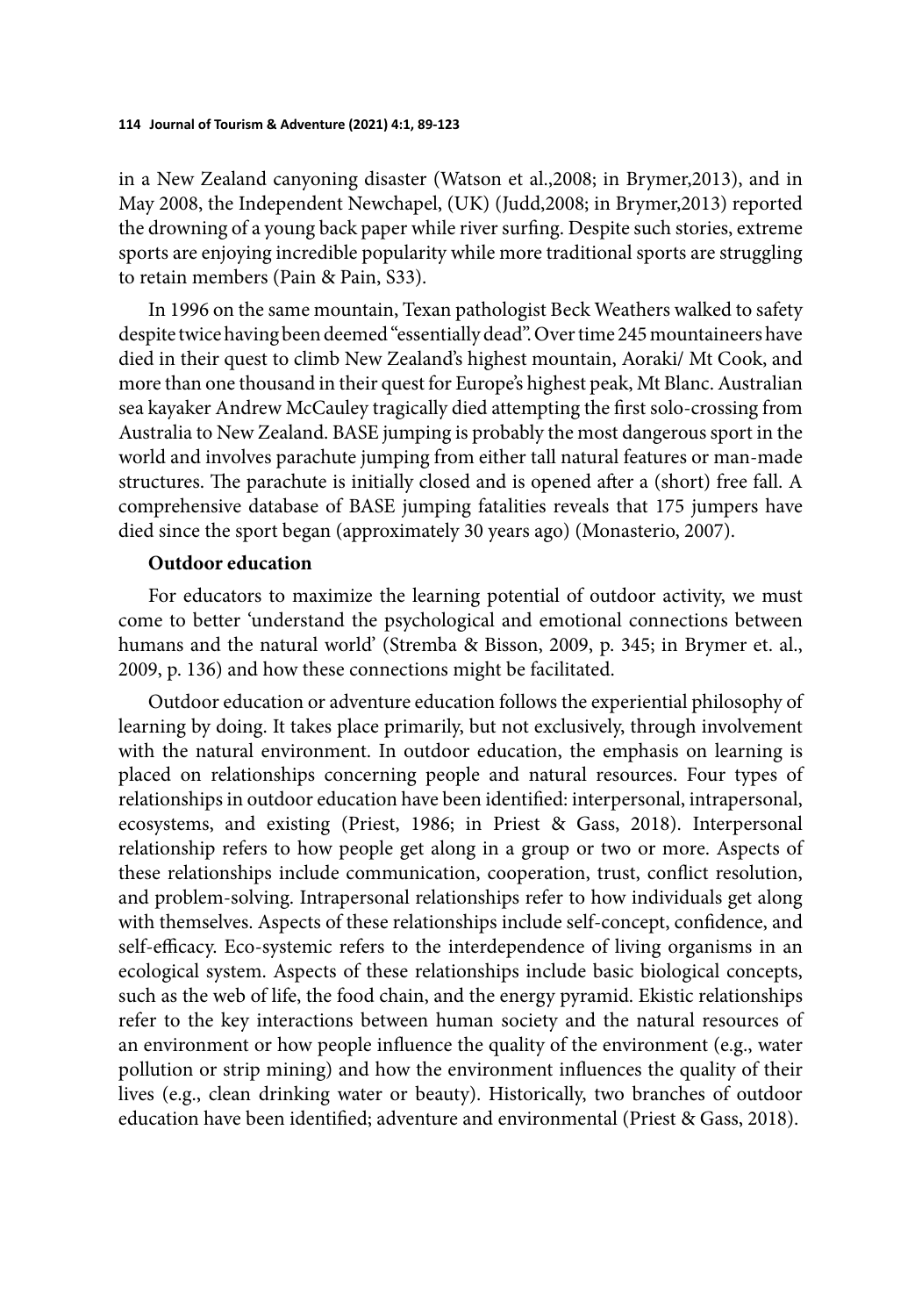As mentioned above, adventure education is the branch of outdoor education concerned with interpersonal and intrapersonal relationships. Adventure education uses adventurous activities that provide a group or an individual with the compelling tasks to accomplish. These tasks often involve group problem solving (requiring discussion making, judgment, cooperation, communication, and trust) and personal challenge testing competence against mental, social or physical risks). Environmental education is the branch of outdoor education concerned primarily with ecosystems and ekistic relationships. This study further explores recreation, outdoor recreation, and outdoor pursuits. Recreation refers to the activities that take place during leisure. Outdoor recreation is simply done outdoors at leisure. Outdoor pursuits are human-powered outdoor recreation.

### **Extreme sport and community development**

Recent research revealing transformational aspects of extreme sport participation has coincided with a gradual positive shift in attitudes towards extreme sports by the non-participating public. In Malaysia, BASE jumping is seen as a legitimate competitive sport and is recognized by the Malaysian tourism association as a sustainable tourist attraction. The first jump from the Kuala Lumpur Tower in 1999 was soon followed by the world's first BASE jumping competition in 2001. This innovative event catapulted Malaysia's reputation as an extreme tourism destination amongst the international BASE community. In 2006, the event expanded to include five buildings in five Malaysian states. The competition, called the Merdeka BASE Circuit, sees international BASE jumpers travel around Malaysia for nearly a month, jumping from various iconic buildings (www.kltowerjump.com/sponsors.html) (Brymer & Houge Mackenzie, 2015, p. 131).

The Malaysian government has used BASE jumping events to actively improve tourist–host interactions and host attitudes towards extreme sports and international tourists. These interactions have resulted in hosts developing a deeper understanding of BASE jumping participant motivations, and a realization that participants are ordinary people (Tengku Adlin, Chairman of the Sabah Tourism Board, personal communication, November 2008; in Brymer & Houge Mackenzie, 2015, p. 131). Due to local community benefits, the Malaysian government now considers extreme tourism an integral part of their adventure tourism offerings (ranging from soft, medium, hard, to extreme) (TengkuAdlin, Chairman of the Sabah Tourism Board, personal communication, November 2008; in Brymer & Houge Mackenzie, 2015). According to Gary Cunningham, the Merdekaevent organizer, host–tourist interactions are promoted to instigate new ways of thinking in local communities (personal communication, July 2013; in Brymer & Houge Mackenzie, 2015). Based on Malaysia's success, other countries in Asia, the USA, Europe, and the Middle East have developed similar BASE jumping tourism initiatives.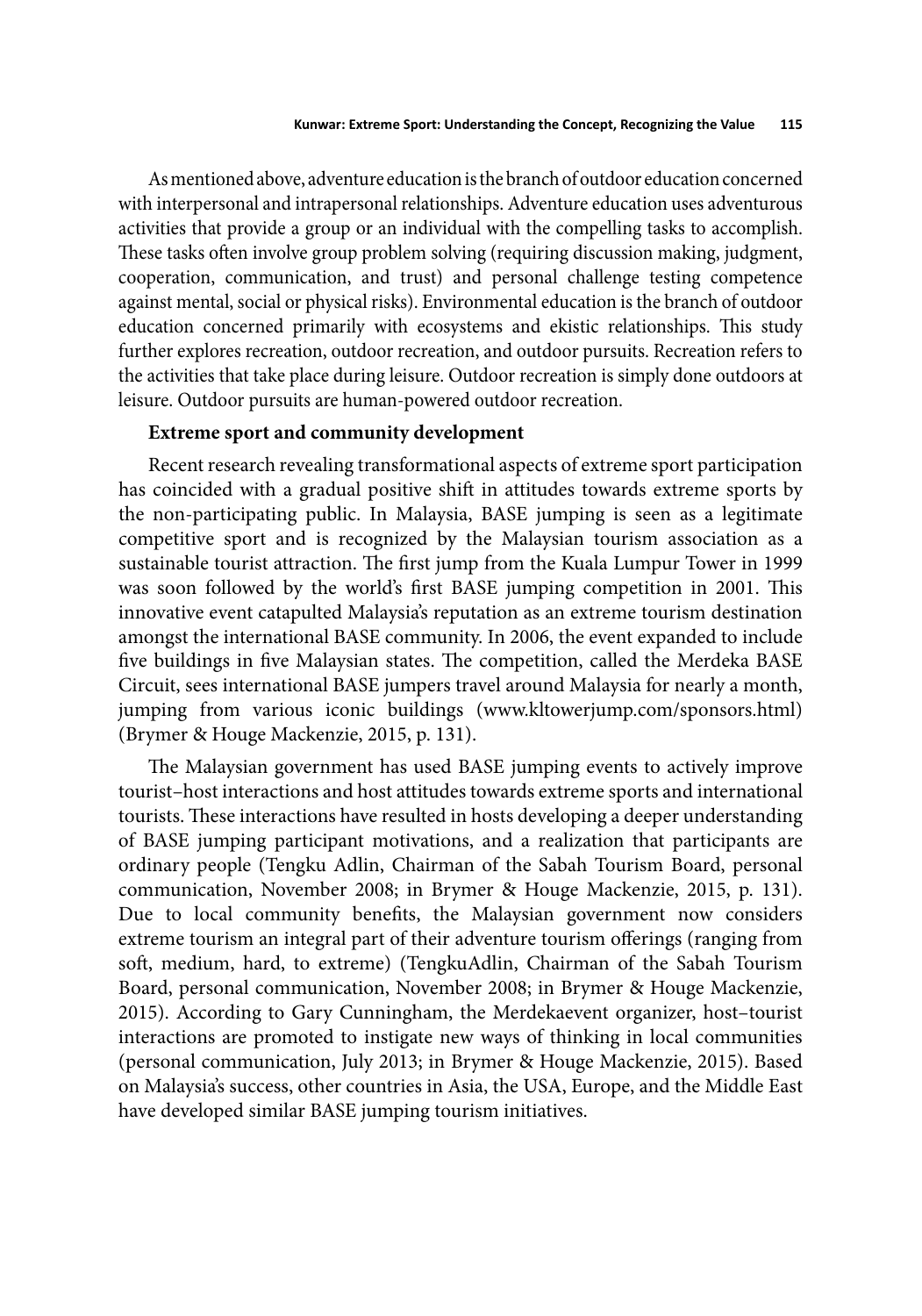Mountaineering tourism has also positively impacted remote communities that are normally inaccessible for mainstream tourists. These benefits include improvements in infrastructure, education, health and economic growth, as well as the increased exchange of ideas, and worldviews. Mountaineering in Nepal is directly responsible for social and community enhancement programs that transform hosts socially, economically, and psychologically (Sharma, 2009; in Brymer & Houge Mackenzie, 2015, p. 132). Hence, extreme sports, such as mountaineering, offer transformation opportunities for host communities beyond standard economic indicators (Brymer & Houge Mackenzie, 2015, p. 132).

### **Conclusion**

Extreme sport or high-risk sport is one of the fastest-growing areas of sporting activities in this century, and because of its nature, it has piqued the interest of the media all over the world. The different reports also show that extreme sports participants have been considerably exceeded over the past two decades. However, in the context of sports science, its definition must be completely clear and linguistically accurate, and free of media-suggested terminology (Cohen et al., 2018).

Sports differ in terms of activity duration and intensity leading to different interaction effects on behavior. For example, a mountaineering trip might take weeks, exposing the individual to prolonged periods of environmental uncertainty, whereas other sports such as BASE jumping, might only take seconds. Another finding, questioning the idea that action and adventure sports (AAS) are synonymous with youth sports or subcultures, is that participants represent a broad demographic, including males and females of various age ranges and education and income levels (Creyer, Ross, & Evers, 2003; in Immonen et al., 2017). Each sport has its unique history and development patterns (Wheaton, 2008; in Immonen et al., 2017). One potential difficulty in categorizing a specific sport, or a group of sports as a single entity (i.e., as 'extreme'), could be that distinguishing characteristic of participation styles and the role of the interactions between individual characteristics of participants and varying performance environments are overlooked (Immonen et al., 2017).

Motivation is thus a complex process involving both cognitive and implicit processes which play a part in the potential survival value of the human-nature process (Schweitzer, Glab & Brymer, 2018, p. 2). The body is the source, medium, and outcome for the thrill and pleasure. The body is often put at considerable risk in extreme sport. Extreme level activities involve higher skill, focus, and risk. References to the importance of mastery and skills suggest that the experience of taking part in extreme sport requires discipline and structured learning. It demands commitment and it calls for considerable investment of resources such as time and energy as well as money on the part of the participant (Willig, 2008, p. 696).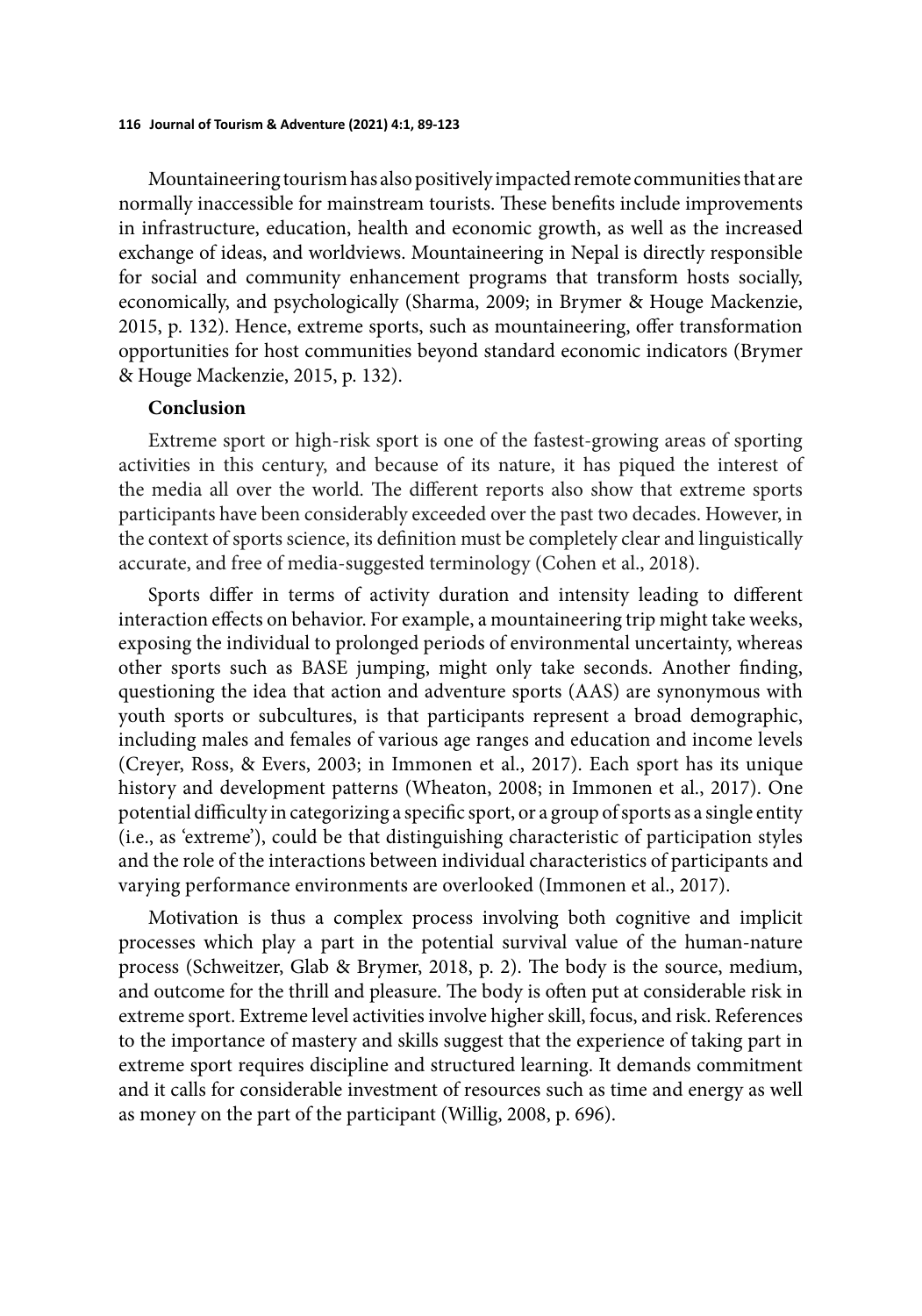While studying extreme sport, scholars have shed light on various theories such as lifeworld approach, noema and noesis (Schweitzer & Brymer 2017). In the context of nature human relationship, Schweitzer, Glab & Brymer (2018) have discussed on several theories such as Biophilia, Attention restoration theory (ATR), Stress reduction theory (SRT), Place attachment theory and Psychoanalytic theory developed by various scholars. Apart from these theories, Hungenberg et al. (2014) with Brymer (2010) have discussed on various motivational concepts such as sensation seeking, edgework, big 'T' and small 't' and platue experiences. Eudaimonia and hedonism, humility and courage, wellbeing and wellness, forgetting of the self and overcoming fear of death including four C's model (Challenge, Confidence, Commitment and Control) are also part of the study carried out by Houge Mackenzie and Brymer (2018), Brymer (2009), Brymer and Grey (2009), Brymer and Oades (2009), Booth and Thorp (2007), Clough et al. (2016).

Extreme sports are also more exposed to natural and extraordinary physical and mental difficulties such as speed, depth, or natural forces. Furthermore, a poor outcome is more likely to result in the participant's injury or death than a successful one in a popular sport. As a result, it is proposed that incidences are the distinguishing elements that distinguish extreme sports from other activities such as adventure sport, alternative sport, and so on. The extreme sport participants directly relate their experiences to positive personal changes.

In the positive psychology literature, wellbeing has generally been approached from two distinct perspectives: hedonism and eudaimonia. Hedonic well-being consists of pleasure, positive emotions, and avoidance of pain (e.g., Waterman, Schwartz & Conti, 2008; in Houge Mackenzie & Brymer, 2018). Conversely, Eudaimonic wellbeing encompasses meaning, purpose, optimal functioning, self-realization, and flourishing (Huppert & So, 2013; Ryan & Deci, 2011; in Houge Mackenzie, 2018). While connecting these approaches, Huta and Ryan (2010; in Houge Mackenzie & Brymer, 2018) argued that the pursuit of eudaimonic wellbeing results in more complete and meaningful life and fosters a more stable and enduring hedonism happiness. Eudaimonic benefits have been shown to stem directly from the immediate satisfaction of basic psychological needs for autonomy, competence, and relatedness (Ryan, Huta, & Deci, 2013; in Houge Mackenzie & Brymer, 2018). As a result, the study found that extreme sports had a considerable positive influence on all aspects of an individual's life. Overall, this study has refocused attention on the parts of extreme sport comprising the larger field, recognizing the elements extreme sport scholarship remain nuanced and worthy of research. Extreme sport as motivation leads to travel, to be in place, to meet people, to be participant of an activity, to interact with nature and expecting the outcome of risk and uncertainty with plateau experience. This is niche market and niche tourism.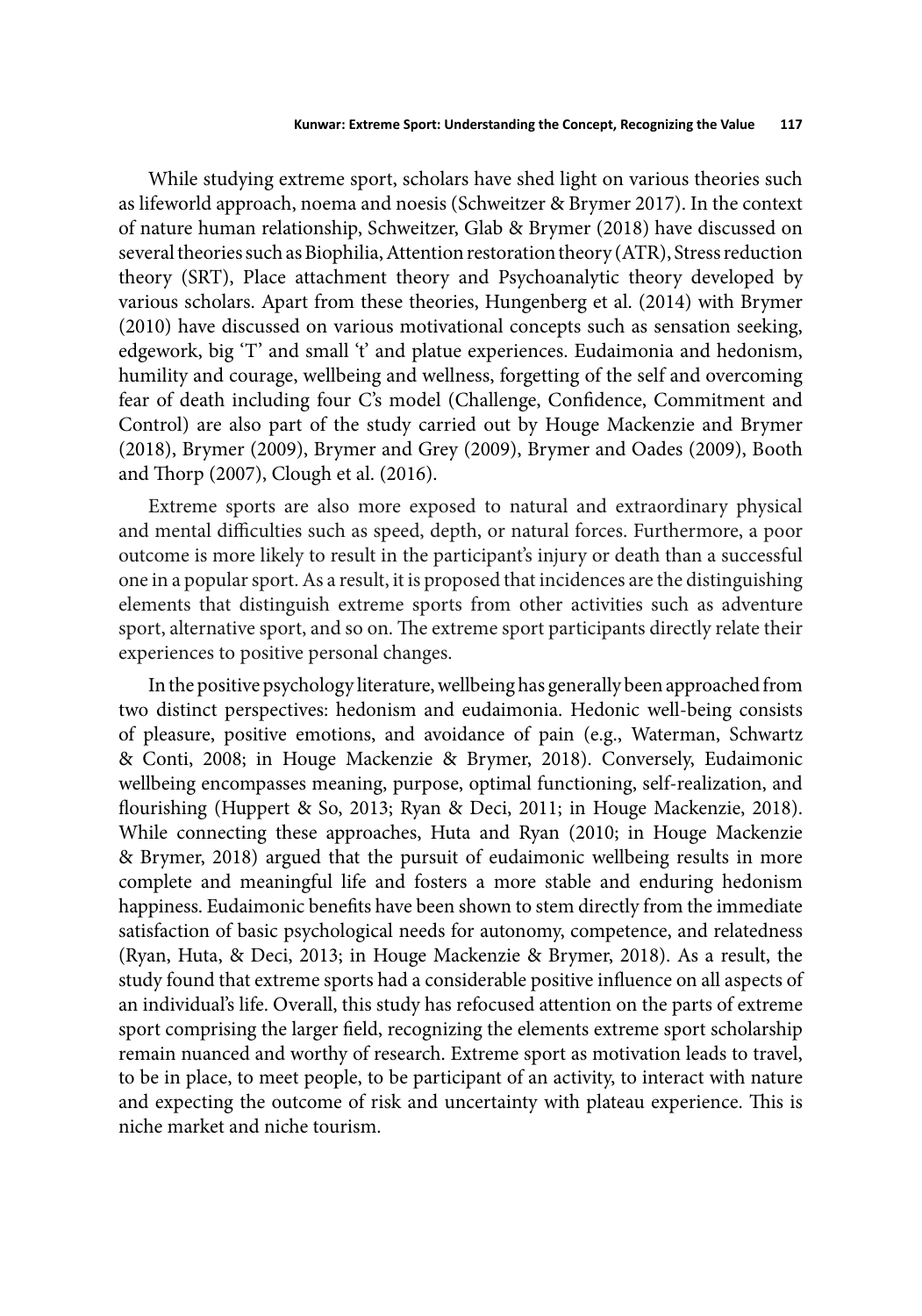### **Acknowledgements**

First and foremost, I would like to express my sincere thanks to the anonymous reviewers. Similarly, I would like to thank to Bhim Kunwar, and Rajan Rai of Department of Conflict, Peace and Development Studies, T.U. I also thank to Nishan Raj Kunwar.

### **References**

- Adams, T.E., Holland, J., & Ellis, C.(2015). *Autoethnography: Understanding Qualitative Research,* New York: Oxford University Press.
- Booth, D., & Th orpe, H. (2007). *Berkshire Encyclopedia of Extreme Sports*. Berkshire Publishing Group.
- Breivik, G.(2010).Trends in adventure sports in a post -modern society, *Sports in Society*,13 (2), 260-273 doi:10.1080/17430430903522970
- Brotherton, B.(2010). *Researching Hospitality and Tourism*, London: Sage.
- Brymer, E. & Gray, T. (2009). Dancing with nature: Rythm and Harmony in extreme sport participation. *Journal of Adventure Education and Outdoor Learning,* 9 (2),135-149.
- Brymer, E. & Feletti, F.  $(2019)$ . Beyond risk: The importance of adventure in the everyday lifeof young people. *Annals of Leisure Research* ,1-18.doi:10.1080/1174 5398.2019.1659837
- Brymer, E. & Schweitzer, R. (2017). *Phenomenology and the Extreme Sport Experience,* London: Routledge.
- Brymer, E.& Schweitzer, R.(2012).Extreme sports are good for your health: A phenomenological understanding of fear and anxiety in extreme sport. *Journal of Health Psychology*,18(4), 477-487.doi:10.1177/1359105312446770
- Brymer, E. (2005). *Extreme dude: A phenomenological exploration into the extreme sport experience.* An Unpublished Ph.D Dissertation, Submitted to the University of Wollongong, Wollongong,http://ro.uow.edu.au/theses/379
- Brymer, E. (2009). Extreme sports as a facilitator of eccentricity and positive life changes. *World Leasure Journal*, 1,47-53.
- Brymer, E. (2010). Risk taking in extreme sports: A phenomenological perspective. *Annals of Leisure Research*, 13(1-2), 218-238. doi:10.1080/11745398.2010.9686845
- Byrmer, E. G. (2009). The role of extreme sports in lifestyle enhancement and wellness. In *Proceedings of the 26th ACHPER International Conference: Creating Active Futures*, 8-10 July 2009, Queensland University of technology, Brisbane, Queensland.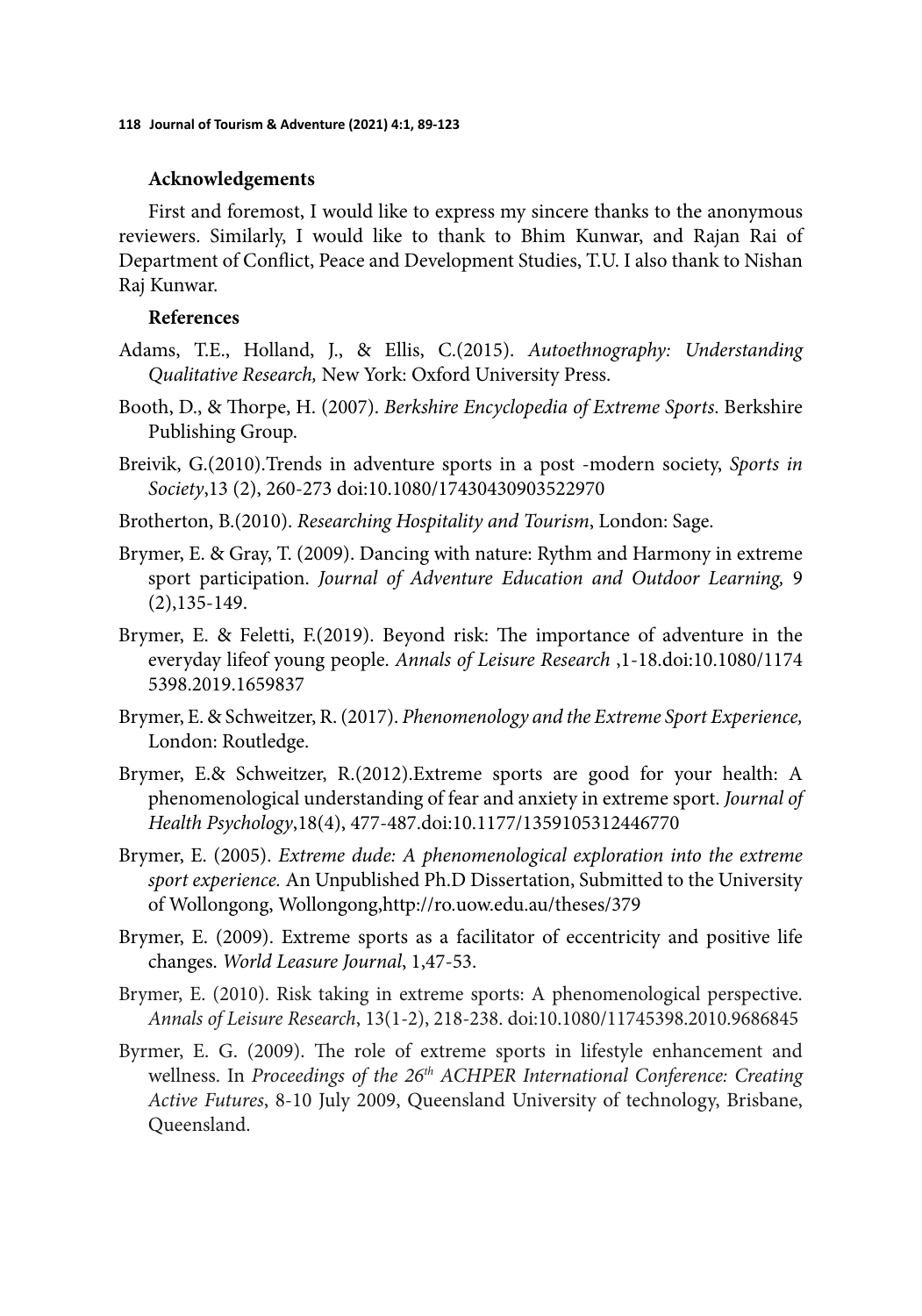- Brymer, E., Downey, G.,& Gray, T. (2009). Extreme sport as a precursor to environmental sustainability. *Journal of Sport & Tourism*,14 (2-3),193-204.
- Brymer, E. & Houge Mackenzie, S. (2015). The impact of extreme sports on host communities' psychological growth and development. In Reisinger, Y (Ed.), *Transformational Tourism: Host Perspectives* (pp.129-140),Cab International.
- Brymer, E., Cuddihy, T.F., & Sharma-Brymer, V. (2010). The role of nature- based experiences in the development and maintainable of wellness. Asia-Pasific Journal *of Health, Sport and Physical Education.*1(2), 21-28.
- Brymer, E. & Oades, L.(2009).Extreme sports: A positive transformation in courage and humility. *Journal of Humanistic Psychology*, 49(1), 114-126.
- Brymer, E., & Gray, T. (2009). Dancing with nature: rhythm and harmony in extreme sport participation. *Journal of Adventure Education & Outdoor Learning, 9(2), 135–149.* doi:10.1080/14729670903116912
- Buckley, R. (25 February,2015). Autoethnography helps analyse emotions. *Frontiers in Psychology*, 6.doi:10.3389/fpsyg.2015.00209
- Buckley, R. C. (16 December, 2015). Adventure Th rills are Addictive. *Frontiers in Psychology*, 6. doi:10.3389/fpsyg.2015.01915
- Buckley, R. C. (2018). To Analyze Thrill, Define Extreme Sports. *Frontiers in Psychology,* 9. doi:10.3389/fpsyg.2018.01216
- Capocchi, A., Vallone, C., Pierotti, M., Amaduzzi, A. (2019). Overtourism: A literature review to assess implications and future perspectives. *Sustainability*, 11(12), 3303. doi:10.3390/su11123303
- Castanier, C., Scanff, C. L., & Woodman, T. (2010). Who Takes Risks in High-Risk Sports? A Typological Personality Approach. *Research Quarterly for Exercise and Sport*, 81(4), 478–484.
- Clough, P., Houge Mackenzie, S., Mallabon, L., & Brymer, E. (2016). Adventurous Physical activity environments: A mainstream intervention for mental health. *Sports Medicine*, 46(7), 963-967.doi:10.1007/s40279-016.0503-3
- Coakley, J. (2011). Youth Sports: What Counts as ''Positive Development?. *Journal of Sport and Social Issues*, 35(3), 306–324. doi:10.1177/0193723511417311
- Celsi, R.L., Rose, R.L. & Leigh, T.W.(1993).An exploration of high-risk leisure consumption through skydiving. *Journal of Consumer Research*, 20,1-23.
- Cohen, R., Baluch, B., & Duffy, L. J. (2018). Defining Extreme Sport: Conceptions and Misconceptions. *Frontiers in Psychology*, 9. doi:10.3389/fpsyg.2018.01974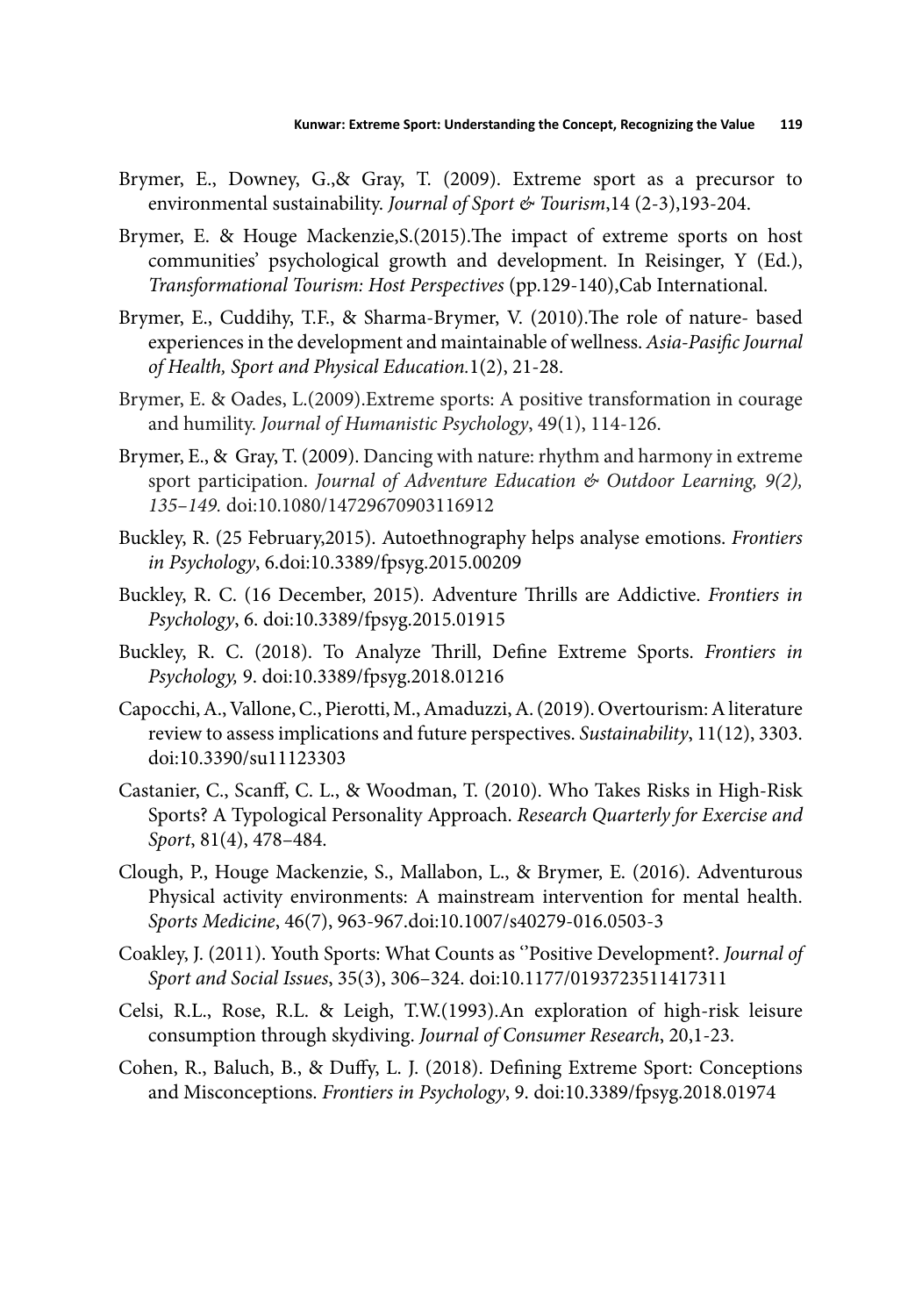- Collins, L., & Brymer, E. (2018). Understanding nature sports: a participant centred perspective and its implications for the design and facilitating of learning and performance. *Annals of Leisure Research*, 1–16. doi:10.1080/11745398.2018.1525302
- Craig, P.(2008) Sport and modernity: An introduction to the sociology of sport.In Craig, P. & Beedie, P. (Eds.) *Sociology of Sport* (pp.8-26),Learning Matters.
- Davidson, L. (2008). Tragedy in the adventure playground: Media representations of mountaineering accidents in New Zealand. *Leisure Studies*, 27 (1),3-19.http://do.doi. org/10.1080/02614360701240972
- Ellis, C., Adams, T. E., & Bochner, A. P. (2010). Autoethnography: An Overview. *Forum Qualitative Sozialforschung / Forum: Qualitative Social Research*, 12(1). https://doi.org/10.17169/fqs-12.1.1589
- Figoeroa-Domecq, C. & Segovia-Perez, M. (2020). Application of a gender perspective in tourism research: A theoretical and practical approach. *Journal of Tourism Analysis*, DOI:10.1108JTA.02.2019-0009
- Filep, S. Klint, L. M., Dominey-Howes, D, & DeLacy,T. (2013).Discovering what matters in a perfect day: A study of well- being of adventure. In Taylor,S., Varley, P.,& Johnston, T.(Eds.) *Adventure Tourism: Meanings, Experience and Learning*  (pp.33-46), London: Routledge.
- Gilchrist, P., & Wheaton, B. (2017). The social benefits of informal and lifestyle sports: a research agenda. *International Journal of Sport Policy and Politics*, 9(1), 1–10. d oi:10.1080/19406940.2017.1293132
- Giorgi, A. (1997). The theory, practice, and evaluation of the phenomenological method as a qualitative research procedure. *Journal of Phenomenological Psychology*, 28 (2),235-260.
- Gomez, A. T., & Rao, A. (2016). Adventure and Extreme Sports. *Medical Clinics of North America*, 100(2), 371–391. doi:10.1016/j.mcna.2015.09.009
- Grant, M.J. & Booth, A. (2009). A typology of reviews: An analysis of 14 review types and associated methodologies. *Health Information and libraries Journal,* 26, 91- 108.
- Helms, M. (1984). Factors Affecting Evaluations of Risks and Hazards in Mountaineering. *Journal of Experiential Education*, 7(3), 22–24. doi:10.1177/105382598400700306
- Shahabi, Z., & Rassi, F. (2015). Husserl's phenomenology and two terms of Noema and Noesis. *International Letters of Social and Humanistic Sciences*. 53, 29-34. https://doi.org/10.18052/www.scipress.com/ILSHS.53.29
- Holden, A. (2008). *Environment and Tourism* (2nd ed.). London: Routledge.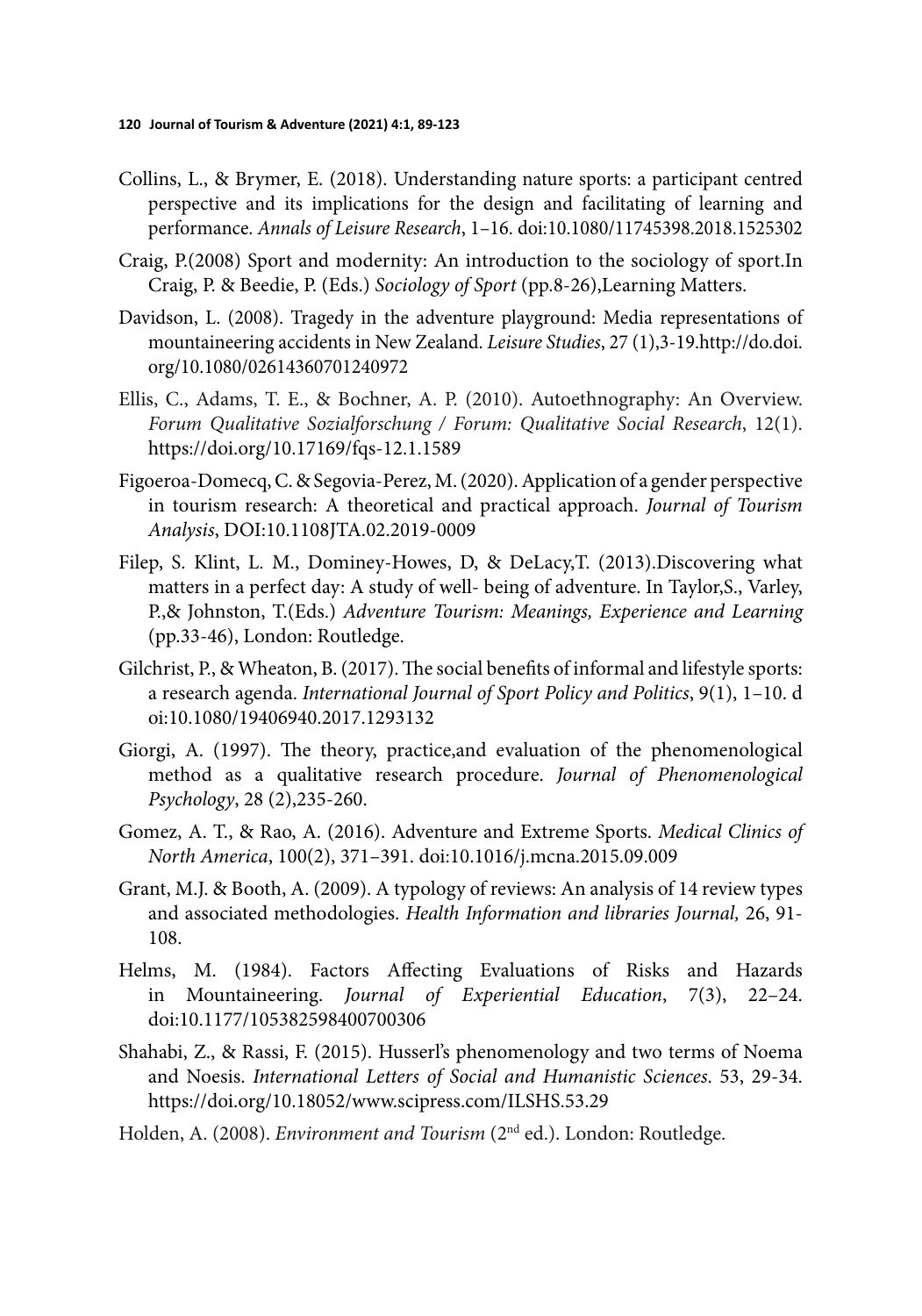- Houge Mackenzie, S. (2015). Mountaineering tourism experience and the protective frame. In Musa, G.,Higham,J.,& Thompson-Carr,A. (Eds.) Mountaineering *Tourism* (pp.186-197),New York:Routledge
- Houge Mackenzie, S., & Brymer, E. (2018).Conceptualizing adventurous nature sport: A positive psychology perspective. *Annals of Leisure Research*, 1–13. doi:10 .1080/11745398.2018.1483733
- Hungenberg, E., Goulding, J., & Daly, S. (2014). An examination of sociological factors predicting skiers' skill, participation frequency, and spending behaviour. *Journal of Sport and Tourism*, 18(4), 313-336.
- Immonen, T., Brymer, E., Orth, D., Davids, K., Feletti, F., Liukkonen, J., & Jaakkola, T. (2017). Understanding Action and Adventure Sports Participation—An Ecological Dynamics Perspective. *Sports Medicine - Open*, 3(1). doi:10.1186/ s40798-017-0084-1.
- Kakkori, L. (2009). Hermeneutics and phenomenology problems when applying hermeneutic phenomenological method in educational qualitative research, *Paideusis*, 18(2), 19-27. http://dx.doi.org/10.7202/1072329ar.
- Krein, K. (2008). Sport, nature and worldmaking. *Sport, Ethics and Philosophy*, 2(3), 285–301. doi:10.1080/17511320802475713
- Kunwar,R.R. (2013).Sport tourism: Understanding the concept, recognizing the value. *The Gaze Journal of Tourism and Hospitality.*5(1),13-42.
- Laurendeau, J. (2008). "Gendered Risk Regimes": A theoretical consideration of edgework and gender. *Sociology of Sport Journal*, 25(3), 293-309. doi:10.1123/ ssj.25.3.293
- Lyng, S. (1990). Edgework: A Social Psychological Analysis of Voluntary Risk Taking. *American Journal of Sociology*, 95(4), 851–886. doi:10.1086/229379
- Maphanga, P.M. & Henama, U.S.(2019). The tourism impact of Ebola in Africa: Lessons on crisis management. African *Journal of Hospitality, Tourism and Leisure*,8(3),1-13.
- Monasterio,E. & Brymer, E. (2015).Mountaineering personality and risk. In Musa, G., Higham, J.H., & Thompson-Carr,A.(Eds.) Mountaineering Tourism (pp.198-210), New York: Routledge.
- Puchan, H. (2004). Living "extreme": Adventure sports, media and commercialisation. *Journal of Communication Management*, 9(2), 171–178. doi:10.1108/13632540510621588
- Pettigrew, S. (2000). Ethnography and Grounded Theory: a Happy Marriage? ACR *North American Advances*.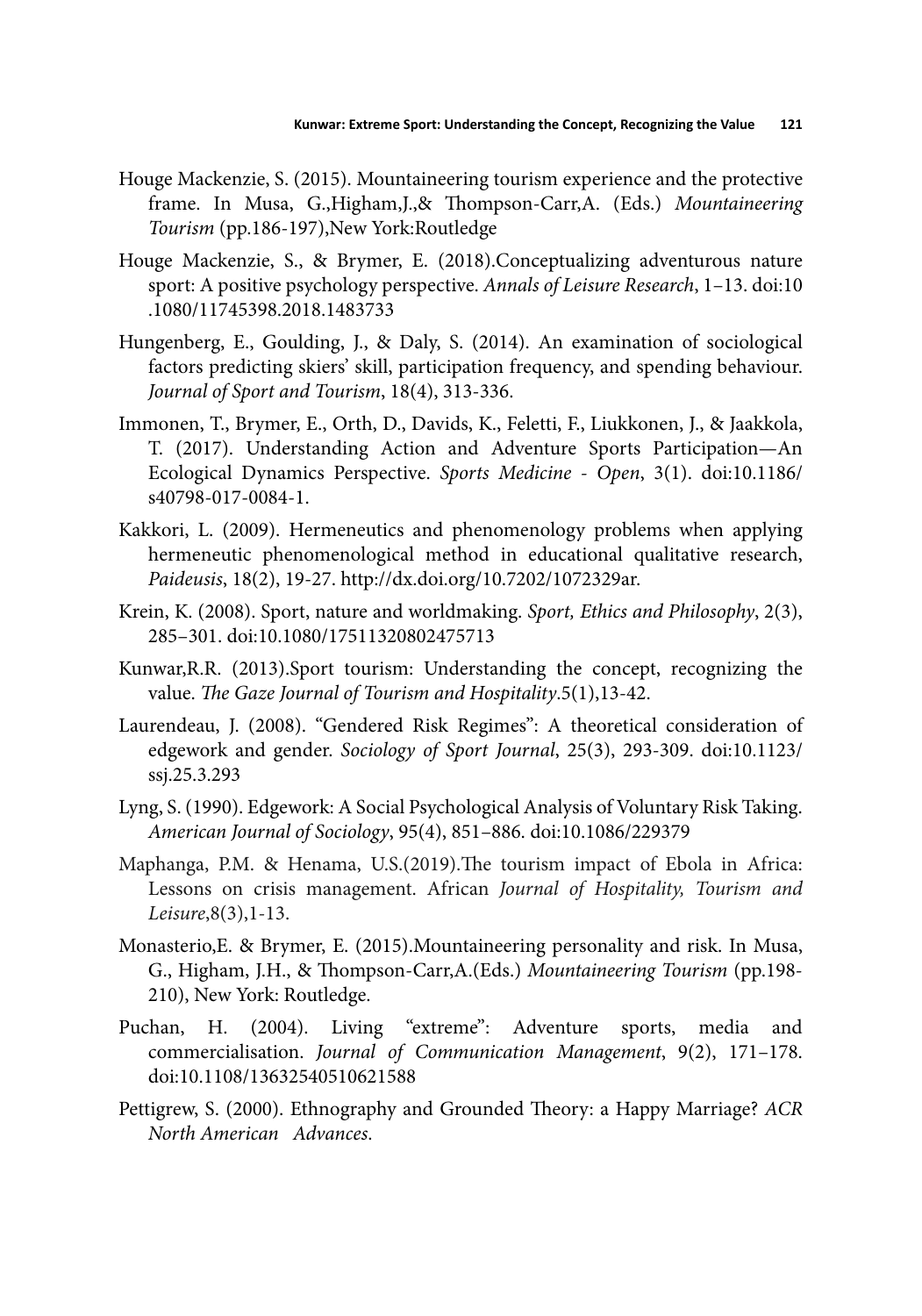- Rassi, F., & Shahabi, Z. (2015).Husserl's phenomenology and two terms of Noema and Noesis. *International Letters of Social and Humanistic Sciences*, 53, 29-34.
- Repko, A.F. (2012). Interdisciplinary research: *Process and Theory*, London: Sage.
- Saxena, K., & Dey, A. (2010). Treks'n rapids: Identifying motivational factors for adventure sports. *Journal of Economics and Business Administration*, 2(2), 172-178.
- Scheyvens, R.A., Movono, A., & Auckram, S. (2021). Pacific peoples and the pandemic: exploring multiple well-beings of people in tourism-dependent communities. *Journal of Sustainable Tourism*. DOI: 10.1080/09669582.2021.1970757
- Smith,M.& Puczkó, L.(2009). *Health and Wellness Tourism*, Oxford: Butterworth-Heinemann.
- Schweitzer, R. D., Glab, H., & Brymer, E. (2018). The Human–Nature Experience: A Phenomenological-Psychoanalytic Perspective. *Frontiers in Psychology*, 9. doi:10.3389/fpsyg.2018.00969
- Sparks, A.C. (2000). Autoethnography and narratives of self: Reflections on criteria in action. *Sociology of Sport Journal*, 17, 21-43
- Sutton, J. (Janaury, 2018). Adventure is an important part of being human. *The Psychologist*,31,60-61
- Thorpe, H. (2016). Action Sports, Social Media, and New Technologies: Towards a Research Agenda. *Communication & Sport*, 5(5), 554–578. doi:10.1177/2167479516638125
- Thorpe, H., & Rinehart, R. (2010). Alternative sport and affect: nonrepresentational theory examined. *Sport in Society*, 13(7-8), 1268–1291. doi:10.1080/17430431003780278
- Thorpe, H., & Wheaton, B. (2011). "Generation X Games", Action Sports and the Olympic Movement: Understanding the Cultural Politics of Incorporation. *Sociology*, 45(5), 830–847. doi:10.1177/0038038511413427
- Turner, C., McClure, R., & Pirozzo, S. (2004). Injury and risk-taking behavior-A systematic review. *Accident Analysis & Prevention*, 36(1), 93–101. doi:10.1016/ s0001-4575(02)00131-8
- Van Bottenburg, M., & Salome, L.  $(2010)$ . The indoorisation of outdoor sports: an exploration of the rise of lifestyle sports in artificial settings. *Leisure Studies*, 29(2), 143–160. doi:10.1080/02614360903261479
- Van Heezik, Y., & Brymer, E. (2018). Nature as a commodity: What's good for human health might not be good for ecosystem health*. Frontiers in Psychology*, 9. doi:10.3389/fpsyg.2018.01673